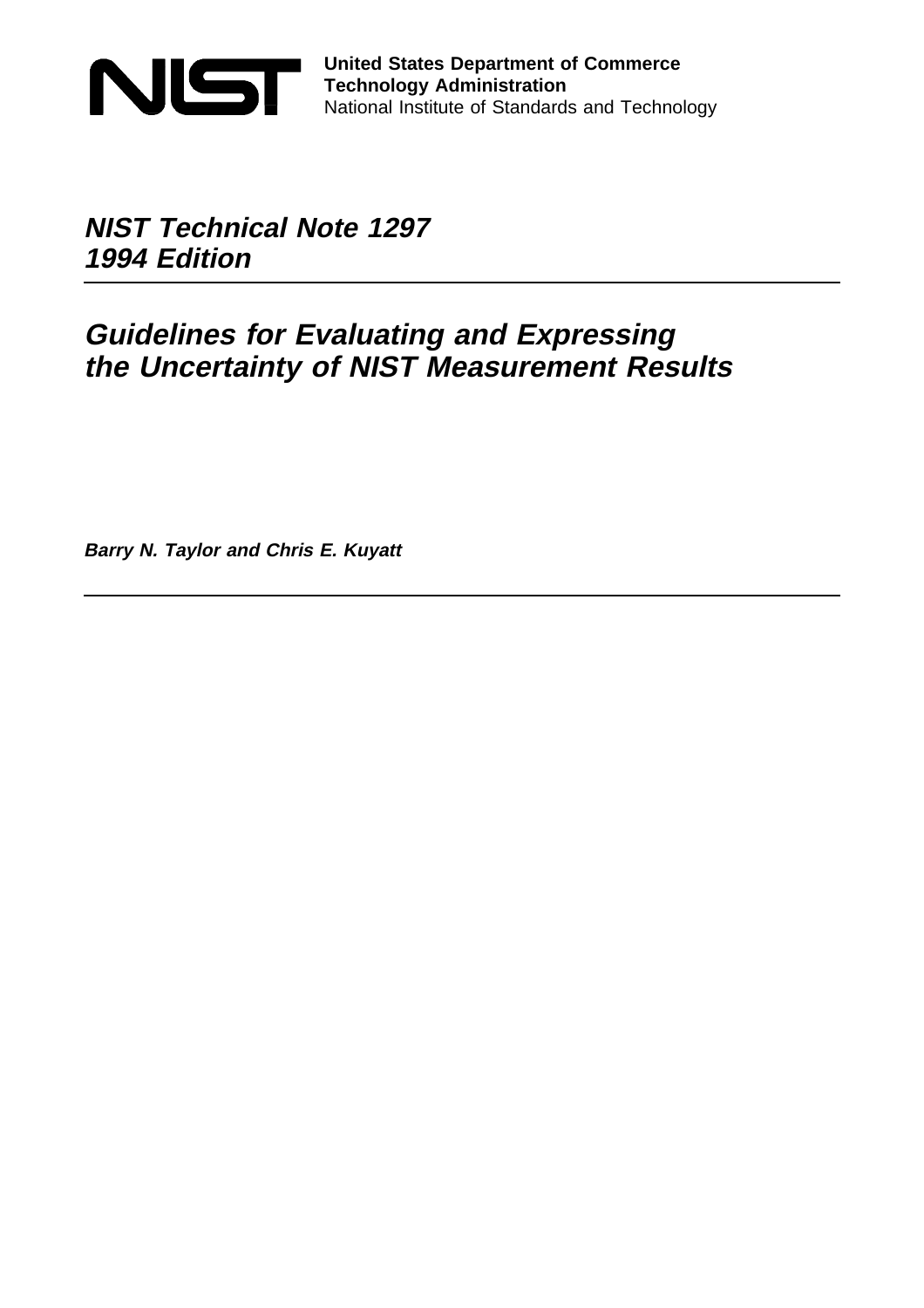# **NIST Technical Note 1297 1994 Edition**

# **Guidelines for Evaluating and Expressing the Uncertainty of NIST Measurement Results**

Barry N. Taylor and Chris E. Kuyatt

Physics Laboratory National Institute of Standards and Technology Gaithersburg, MD 20899-0001

(Supersedes NIST Technical Note 1297, January 1993)

September 1994

**U.S. Department of Commerce** Ronald H. Brown, Secretary

**Technology Administration** Mary L. Good, Under Secretary for Technology

**National Institute of Standards and Technology** Arati Prabhakar, Director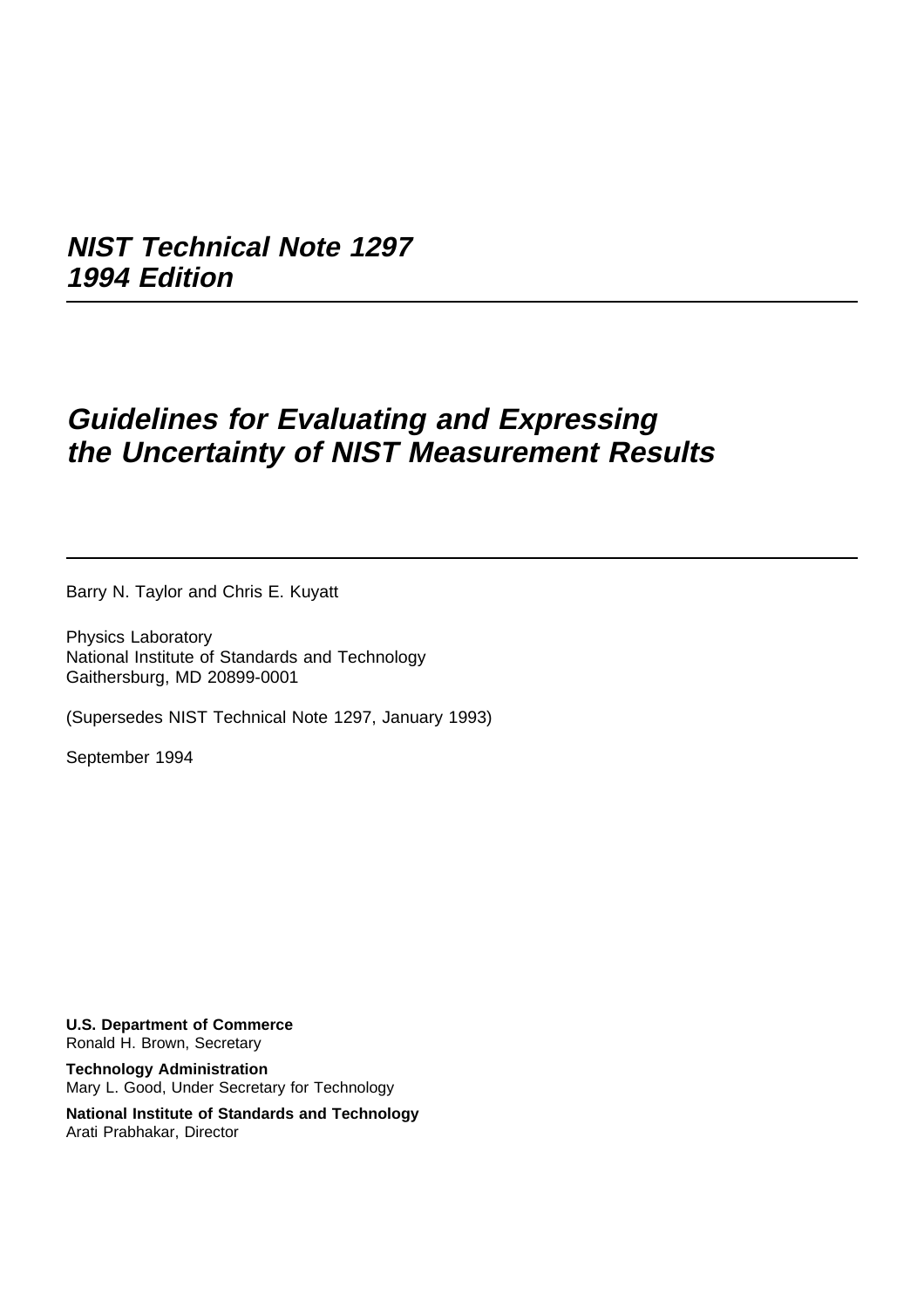National Institute of Standards and **Technology** Technical Note 1297 1994 Edition (Supersedes NIST Technical Note 1297, January 1993) Natl. Inst. Stand. Technol. Tech. Note 1297 1994 Ed. 24 pages (September 1994) CODEN: NTNOEF

U.S. Government Printing Office Washington: 1994

For sale by the Superintendent of **Documents** U.S. Government Printing Office Washington, DC 20402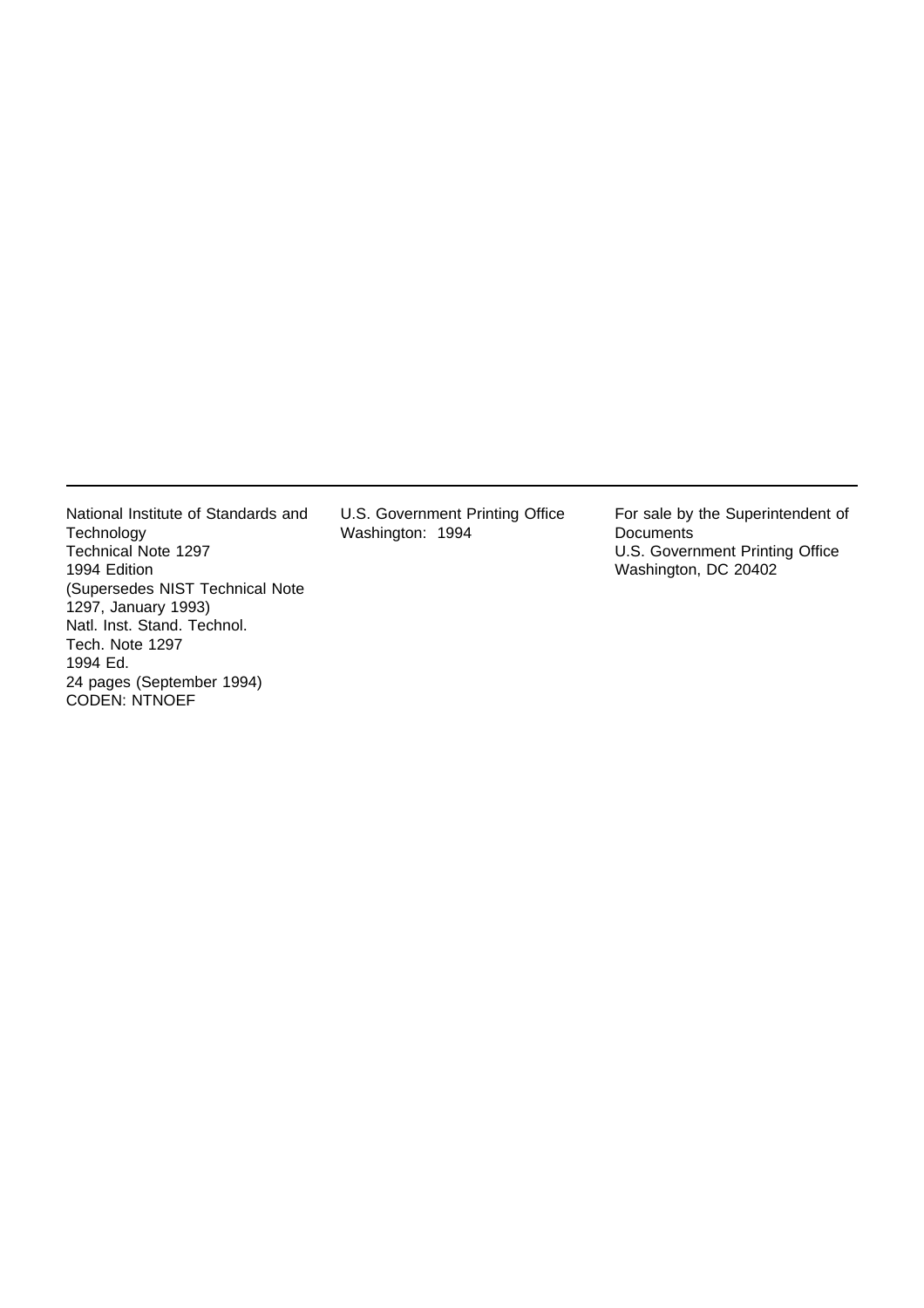# **Preface to the 1994 Edition**

The previous edition, which was the first, of this National Institute of Standards and Technology (NIST) Technical Note (TN 1297) was initially published in January 1993. A second printing followed shortly thereafter, and in total some 10 000 copies were distributed to individuals at NIST and in both the United States at large and abroad — to metrologists, scientists, engineers, statisticians, and others who are concerned with measurement and the evaluation and expression of the uncertainty of the result of a measurement. On the whole, these individuals gave TN 1297 a very positive reception. We were, of course, pleased that a document intended as a guide to NIST staff was also considered to be of significant value to the international measurement community.

Several of the recipients of the 1993 edition of TN 1297 asked us questions concerning some of the points it addressed and some it did not. In view of the nature of the subject of evaluating and expressing measurement uncertainty and the fact that the principles presented in TN 1297 are intended to be applicable to a broad range of measurements, such questions were not at all unexpected.

It soon occurred to us that it might be helpful to the current and future users of TN 1297 if the most important of these questions were addressed in a new edition. To this end, we have added to the 1993 edition of TN 1297 a new appendix  $-$ Appendix D — which attempts to clarify and give additional guidance on a number of topics, including the use of certain terms such as accuracy and precision. We hope that this new appendix will make this 1994 edition of TN 1297 even more useful than its predecessor.

We also took the opportunity provided us by the preparation of a new edition of TN 1297 to make very minor word changes in a few portions of the text. These changes were made in order to recognize the official publication in October 1993 of the ISO *Guide to the Expression of Uncertainty in Measurement* on which TN 1297 is based (for example, the reference to the *Guide* was updated); and to bring TN 1297 into full harmony with the *Guide* (for example, "estimated correction" has been changed to simply "correction," and "can be asserted to lie" has been changed to "is believed to lie").

September 1994

Barry N. Taylor

Chris E. Kuyatt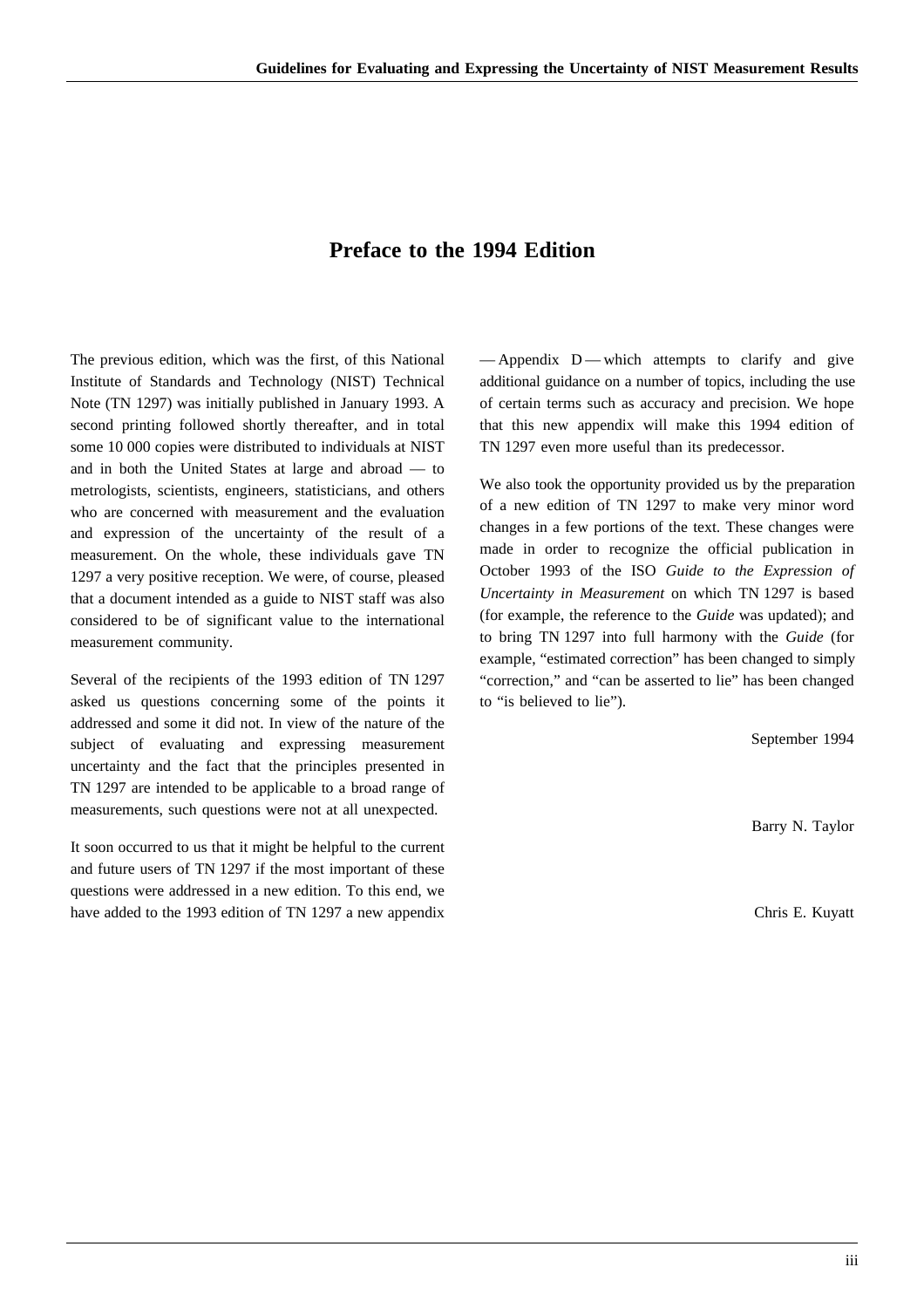# **FOREWORD** (to the 1993 Edition)

Results of measurements and conclusions derived from them constitute much of the technical information produced by NIST. It is generally agreed that the usefulness of measurement results, and thus much of the information that we provide as an institution, is to a large extent determined by the quality of the statements of uncertainty that accompany them. For example, only if quantitative and thoroughly documented statements of uncertainty accompany the results of NIST calibrations can the users of our calibration services establish their level of traceability to the U.S. standards of measurement maintained at NIST.

Although the vast majority of NIST measurement results are accompanied by quantitative statements of uncertainty, there has never been a uniform approach at NIST to the expression of uncertainty. The use of a single approach within the Institute rather than many different approaches would ensure the consistency of our outputs, thereby simplifying their interpretation.

To address this issue, in July 1992 I appointed a NIST Ad Hoc Committee on Uncertainty Statements and charged it with recommending to me a NIST policy on this important topic. The members of the Committee were:

D. C. Cranmer Materials Science and Engineering Laboratory K. R. Eberhardt Computing and Applied Mathematics Laboratory R. M. Judish Electronics and Electrical Engineering Laboratory R. A. Kamper Office of the Director, NIST/Boulder Laboratories C. E. Kuyatt Physics Laboratory J. R. Rosenblatt Computing and Applied Mathematics Laboratory J. D. Simmons Technology Services L. E. Smith Office of the Director, NIST; Chair D. A. Swyt Manufacturing Engineering Laboratory B. N. Taylor Physics Laboratory

R. L. Watters Chemical Science and Technology Laboratory

This action was motivated in part by the emerging international consensus on the approach to expressing uncertainty in measurement recommended by the International Committee for Weights and Measures (CIPM). The movement toward the international adoption of the CIPM approach for expressing uncertainty is driven to a large extent by the global economy and marketplace; its worldwide use will allow measurements performed in different countries and in sectors as diverse as science, engineering, commerce, industry, and regulation to be more easily understood, interpreted, and compared.

At my request, the Ad Hoc Committee carefully reviewed the needs of NIST customers regarding statements of uncertainty and the compatibility of those needs with the CIPM approach. It concluded that the CIPM approach could be used to provide quantitative expressions of measurement uncertainty that would satisfy our customers' requirements. The Ad Hoc Committee then recommended to me a specific policy for the implementation of that approach at NIST. I enthusiastically accepted its recommendation and the policy has been incorporated in the NIST Administrative Manual. (It is also included in this Technical Note as Appendix C.)

To assist the NIST staff in putting the policy into practice, two members of the Ad Hoc Committee prepared this Technical Note. I believe that it provides a helpful discussion of the CIPM approach and, with its aid, that the NIST policy can be implemented without excessive difficulty. Further, I believe that because NIST statements of uncertainty resulting from the policy will be uniform among themselves and consistent with current international practice, the policy will help our customers increase their competitiveness in the national and international marketplaces.

January 1993

John W. Lyons Director, National Institute of Standards and Technology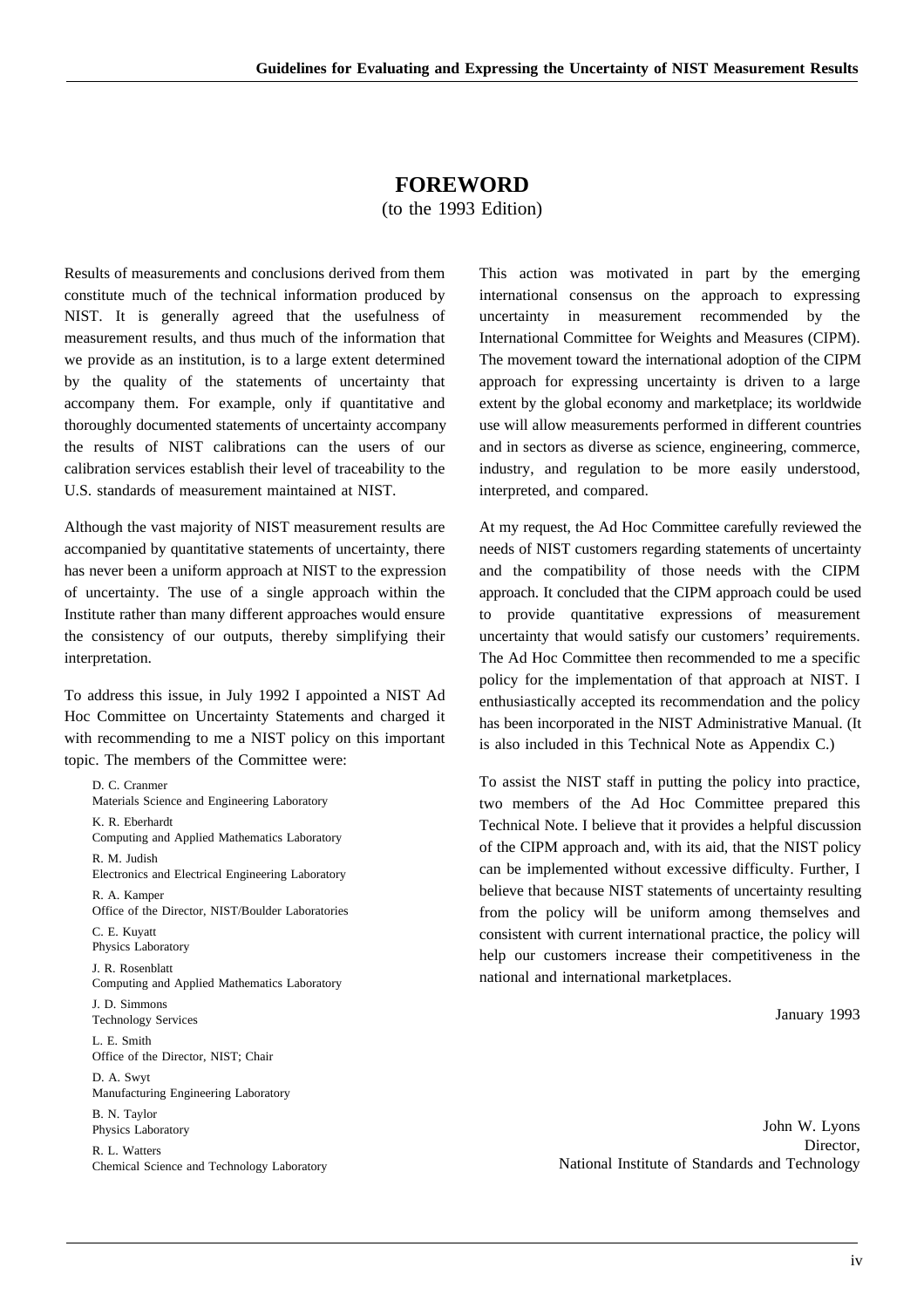# **GUIDELINES FOR EVALUATING AND EXPRESSING THE UNCERTAINTY OF NIST MEASUREMENT RESULTS**

# **1. Introduction**

**1.1** In October 1992, a new policy on expressing measurement uncertainty was instituted at NIST. This policy is set forth in "Statements of Uncertainty Associated With Measurement Results," Appendix E, NIST Technical Communications Program, Subchapter 4.09 of the Administrative Manual (reproduced as Appendix C of these *Guidelines*).

**1.2** The new NIST policy is based on the approach to expressing uncertainty in measurement recommended by the  $CIPM<sup>1</sup>$  in 1981 [1] and the elaboration of that approach given in the *Guide to the Expression of Uncertainty in Measurement* (hereafter called the *Guide*), which was prepared by individuals nominated by the BIPM, IEC, ISO, or OIML  $[2]$ <sup>1</sup>. The CIPM approach is founded on Recommendation INC-1 (1980) of the Working Group on the Statement of Uncertainties [3]. This group was convened in 1980 by the BIPM as a consequence of a  $1977<sup>2</sup>$  request by the CIPM that the BIPM study the question of reaching an international consensus on expressing uncertainty in measurement. The request was initiated by then CIPM member and NBS Director E. Ambler. A  $1985<sup>2</sup>$  request by the CIPM to ISO asking it to develop a broadly applicable guidance document based on Recommendation INC-1 (1980) led to the development of the *Guide*. It is at present the most complete reference on the general application of the CIPM approach to expressing measurement uncertainty, and its development is giving further impetus to the worldwide adoption of that approach.

**1.3** Although the *Guide* represents the current international view of how to express uncertainty in measurement based on the CIPM approach, it is a rather lengthy document. We have therefore prepared this Technical Note with the goal of succinctly presenting, in the context of the new NIST policy, those aspects of the *Guide* that will be of most use to the NIST staff in implementing that policy. We have also included some suggestions that are not contained in the

*Guide* or policy but which we believe are useful. *However, none of the guidance given in this Technical Note is to be interpreted as NIST policy unless it is directly quoted from the policy itself*. Such cases will be clearly indicated in the text.

**1.4** The guidance given in this Technical Note is intended to be applicable to most, if not all, NIST measurement results, including results associated with

- international comparisons of measurement standards,
- basic research,
- applied research and engineering,
- calibrating client measurement standards,
- certifying standard reference materials, and
- generating standard reference data.

Since the *Guide* itself is intended to be applicable to similar kinds of measurement results, it may be consulted for additional details. Classic expositions of the statistical evaluation of measurement processes are given in references [4-7].

# **2. Classification of Components of Uncertainty**

2.1 In general, the result of a measurement is only an approximation or estimate of the value of the specific quantity subject to measurement, that is, the **measurand**, and thus the result is complete only when accompanied by a quantitative statement of its uncertainty.

**2.2** The uncertainty of the result of a measurement generally consists of several components which, in the CIPM approach, may be grouped into two categories according to the method used to estimate their numerical values:

- A. those which are evaluated by statistical methods,
- B. those which are evaluated by other means.

**2.3** There is not always a simple correspondence between the classification of uncertainty components into categories A and B and the commonly used classification of uncertainty components as "random" and "systematic." The nature of an uncertainty component is conditioned by the use made of the corresponding quantity, that is, on how that

<sup>&</sup>lt;sup>1</sup>CIPM: International Committee for Weights and Measures; BIPM: International Bureau of Weights and Measures; IEC: International Electrotechnical Commission; ISO: International Organization for Standardization; OIML: International Organization of Legal Metrology.

<sup>&</sup>lt;sup>2</sup>These dates have been corrected from those in the first (1993) edition of TN 1297 and in the *Guide*.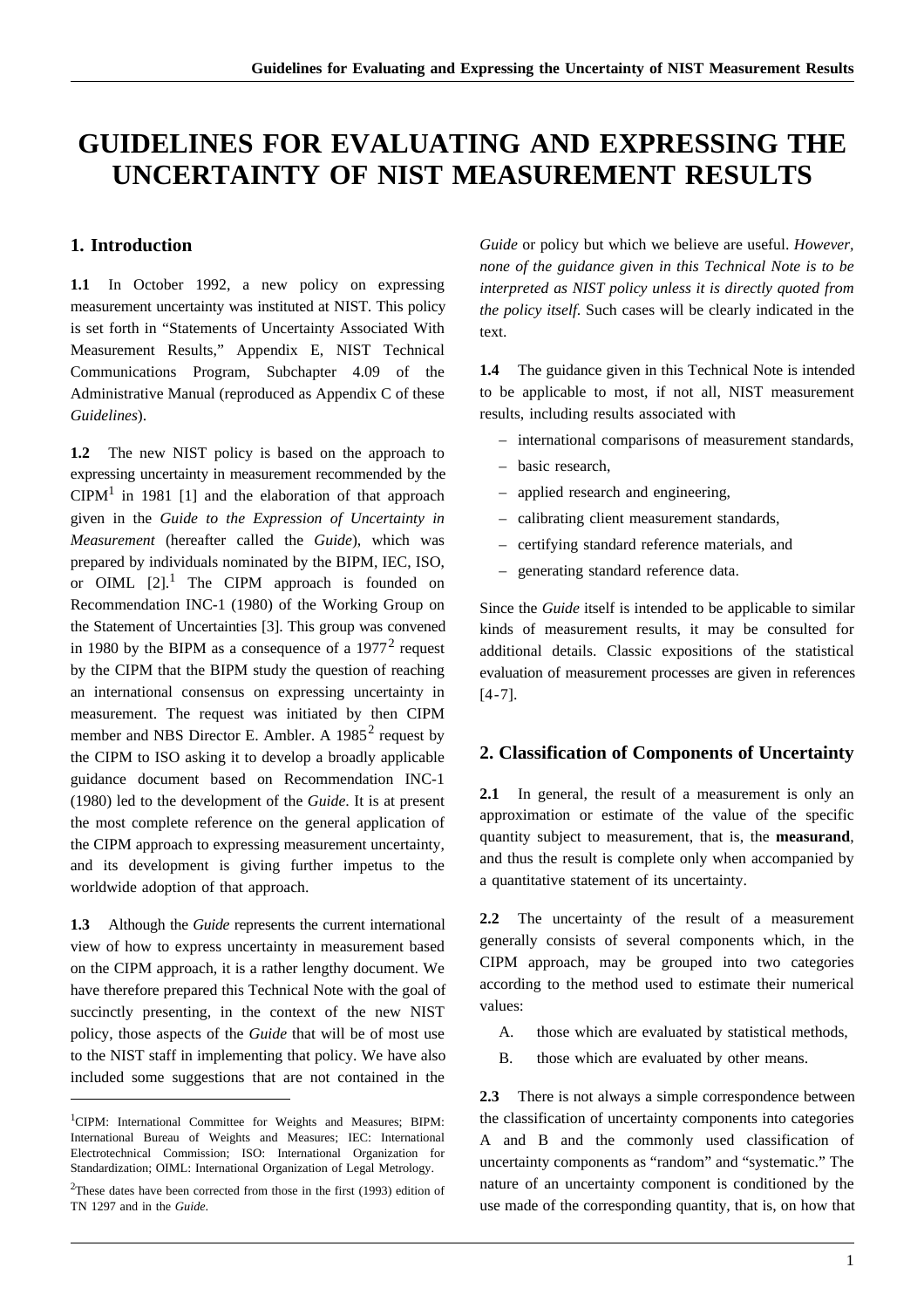quantity appears in the mathematical model that describes the measurement process. When the corresponding quantity is used in a different way, a "random" component may become a "systematic" component and vice versa. Thus the terms "random uncertainty" and "systematic uncertainty" can be misleading when generally applied. An alternative nomenclature that might be used is

"component of uncertainty arising from a random effect,"

"component of uncertainty arising from a systematic effect,"

where a random effect is one that gives rise to a possible random error in the *current measurement process* and a systematic effect is one that gives rise to a possible systematic error in the current measurement process. In principle, an uncertainty component arising from a systematic effect may in some cases be evaluated by method A while in other cases by method B (see subsection 2.2), as may be an uncertainty component arising from a random effect.

NOTE – The difference between error and uncertainty should always be borne in mind. For example, the result of a measurement after correction (see subsection 5.2) can unknowably be very close to the unknown value of the measurand, and thus have negligible error, even though it may have a large uncertainty (see the *Guide* [2]).

**2.4** Basic to the CIPM approach is representing each component of uncertainty that contributes to the uncertainty of a measurement result by an estimated standard deviation, termed **standard uncertainty** with suggested symbol  $u_i$ , and equal to the positive square root of the estimated variance  $u_i^2$ .

**2.5** It follows from subsections 2.2 and 2.4 that an uncertainty component in category A is represented by a statistically estimated standard deviation  $s_i$ , equal to the positive square root of the statistically estimated variance  $s_i^2$ , and the associated number of degrees of freedom ν*<sup>i</sup>* . For such a component the standard uncertainty is  $u_i = s_i$ .

The evaluation of uncertainty by the statistical analysis of series of observations is termed a **Type A evaluation (of uncertainty)**.

**2.6** In a similar manner, an uncertainty component in category B is represented by a quantity  $u_j$ , which may be considered an approximation to the corresponding standard deviation; it is equal to the positive square root of  $u_j^2$ , which may be considered an approximation to the corresponding variance and which is obtained from an assumed probability distribution based on all the available information (see

section 4). Since the quantity  $u_j^2$  is treated like a variance and  $u_i$  like a standard deviation, for such a component the standard uncertainty is simply *uj* .

The evaluation of uncertainty by means other than the statistical analysis of series of observations is termed a **Type B evaluation (of uncertainty)**.

**2.7** Correlations between components (of either category) are characterized by estimated covariances [see Appendix A, Eq. (A-3)] or estimated correlation coefficients.

### **3. Type A Evaluation of Standard Uncertainty**

A Type A evaluation of standard uncertainty may be based on any valid statistical method for treating data. Examples are calculating the standard deviation of the mean of a series of independent observations [see Appendix A, Eq. (A-5)]; using the method of least squares to fit a curve to data in order to estimate the parameters of the curve and their standard deviations; and carrying out an analysis of variance (ANOVA) in order to identify and quantify random effects in certain kinds of measurements. If the measurement situation is especially complicated, one should consider obtaining the guidance of a statistician. The NIST staff can consult and collaborate in the development of statistical experiment designs, analysis of data, and other aspects of the evaluation of measurements with the Statistical Engineering Division, Computing and Applied Mathematics Laboratory. Inasmuch as this Technical Note does not attempt to give detailed statistical techniques for carrying out Type A evaluations, references [4-7], and reference [8] in which a general approach to quality control of measurement systems is set forth, should be consulted for basic principles and additional references.

### **4. Type B Evaluation of Standard Uncertainty**

**4.1** A Type B evaluation of standard uncertainty is usually based on scientific judgment using all the relevant information available, which may include

- previous measurement data,
- experience with, or general knowledge of, the behavior and property of relevant materials and instruments,
- manufacturer's specifications,
- data provided in calibration and other reports, and
- uncertainties assigned to reference data taken from handbooks.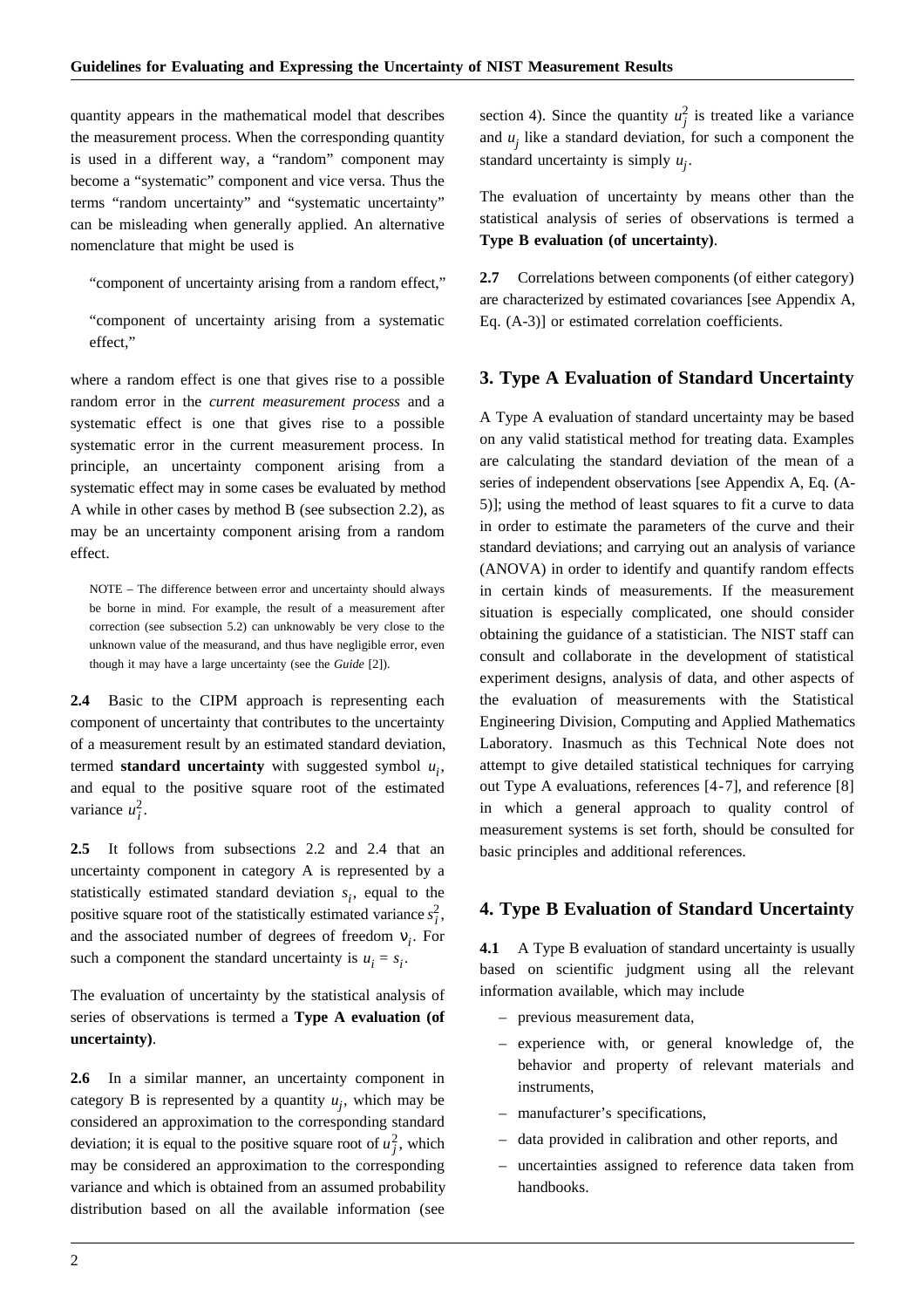Some examples of Type B evaluations are given in subsections 4.2 to 4.6.

**4.2** Convert a quoted uncertainty that is a stated multiple of an estimated standard deviation to a standard uncertainty by dividing the quoted uncertainty by the multiplier.

**4.3** Convert a quoted uncertainty that defines a "confidence interval" having a stated level of confidence (see subsection 5.5), such as 95 or 99 percent, to a standard uncertainty by treating the quoted uncertainty as if a normal distribution had been used to calculate it (unless otherwise indicated) and dividing it by the appropriate factor for such a distribution. These factors are 1.960 and 2.576 for the two levels of confidence given (see also the last line of Table B.1 of Appendix B).

**4.4** Model the quantity in question by a normal distribution and estimate lower and upper limits  $a_{-}$  and  $a_{+}$ such that the best estimated value of the quantity is  $(a_{+} + a_{-})/2$  (i.e., the center of the limits) and there is 1 chance out of 2 (i.e., a 50 percent probability) that the value of the quantity lies in the interval  $a_{-}$  to  $a_{+}$ . Then  $u_i \approx 1.48a$ , where  $a = (a_{+} - a_{-})/2$  is the half-width of the interval.

**4.5** Model the quantity in question by a normal distribution and estimate lower and upper limits  $a_{-}$  and  $a_{+}$ such that the best estimated value of the quantity is  $(a_+ + a_-)/2$  and there is about a 2 out of 3 chance (i.e., a 67) percent probability) that the value of the quantity lies in the interval  $a_{-}$  to  $a_{+}$ . Then  $u_i \approx a$ , where  $a = (a_{+} - a_{-})/2$ .

**4.6** Estimate lower and upper limits  $a_{-}$  and  $a_{+}$  for the value of the quantity in question such that the probability that the value lies in the interval  $a_{\perp}$  to  $a_{\perp}$  is, for all practical purposes, 100 percent. Provided that there is no contradictory information, treat the quantity as if it is equally probable for its value to lie anywhere within the interval  $a_{-}$  to  $a_{+}$ ; that is, model it by a uniform or rectangular probability distribution. The best estimate of the value of the quantity is then  $(a_+ + a_-)/2$  with  $u_i = a/\sqrt{3}$ , where  $a = (a_{+} - a_{-})/2$ .

If the distribution used to model the quantity is triangular rather than rectangular, then  $u_i = a/\sqrt{6}$ .

If the quantity in question is modeled by a normal distribution as in subsections 4.4 and 4.5, there are no finite limits that will contain 100 percent of its possible values. However, plus and minus 3 standard deviations about the mean of a normal distribution corresponds to 99.73 percent limits. Thus, if the limits  $a_{-}$  and  $a_{+}$  of a normally distributed quantity with mean  $(a_+ + a_-)/2$  are considered to contain "almost all" of the possible values of the quantity, that is, approximately 99.73 percent of them, then  $u_i \approx a/3$ , where  $a = (a_{+} - a_{-})/2$ .

The rectangular distribution is a reasonable default model in the absence of any other information. But if it is known that values of the quantity in question near the center of the limits are more likely than values close to the limits, a triangular or a normal distribution may be a better model.

**4.7** Because the reliability of evaluations of components of uncertainty depends on the quality of the information available, it is recommended that all parameters upon which the measurand depends be varied to the fullest extent practicable so that the evaluations are based as much as possible on observed data. Whenever feasible, the use of empirical models of the measurement process founded on long-term quantitative data, and the use of check standards and control charts that can indicate if a measurement process is under statistical control, should be part of the effort to obtain reliable evaluations of components of uncertainty [8]. Type A evaluations of uncertainty based on limited data are not necessarily more reliable than soundly based Type B evaluations.

## **5. Combined Standard Uncertainty**

**5.1** The **combined standard uncertainty** of a measurement result, suggested symbol  $u_c$ , is taken to represent the estimated standard deviation of the result. It is obtained by combining the individual standard uncertainties  $u_i$  (and covariances as appropriate), whether arising from a Type A evaluation or a Type B evaluation, using the usual method for combining standard deviations. This method, which is summarized in Appendix A [Eq. (A-3)], is often called the *law of propagation of uncertainty* and in common parlance the "root-sum-of-squares" (square root of the sum-of-thesquares) or "RSS" method of combining uncertainty components estimated as standard deviations.

NOTE – The NIST policy also allows the use of established and documented methods equivalent to the "RSS" method, such as the numerically based "bootstrap" (see Appendix C).

**5.2** It is assumed that a correction (or correction factor) is applied to compensate for each recognized systematic effect that significantly influences the measurement result and that every effort has been made to identify such effects. The relevant uncertainty to associate with each recognized systematic effect is then the standard uncertainty of the applied correction. The correction may be either positive, negative, or zero, and its standard uncertainty may in some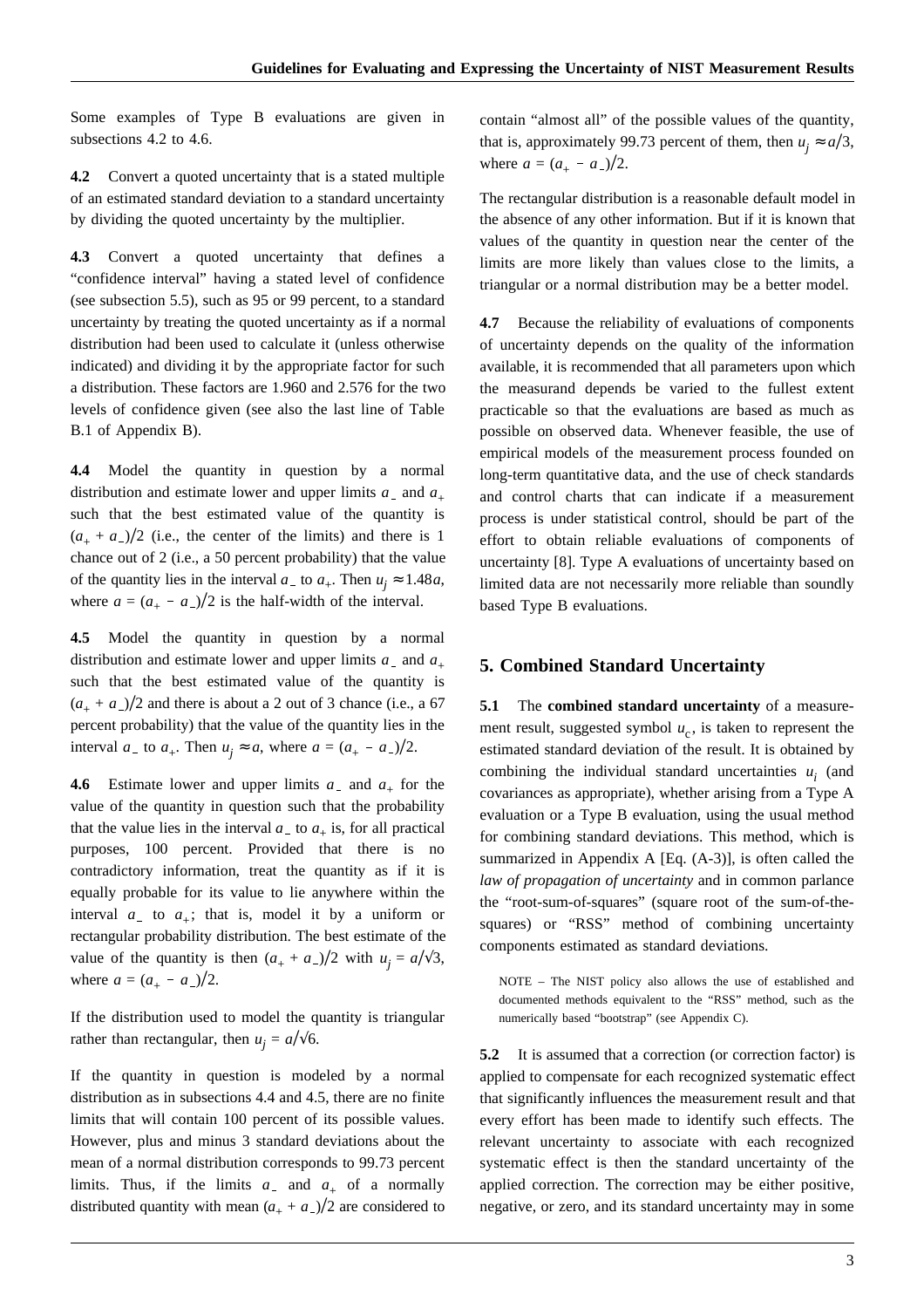cases be obtained from a Type A evaluation while in other cases by a Type B evaluation.

### **NOTES**

1 The uncertainty of a correction applied to a measurement result to compensate for a systematic effect is not the systematic error in the measurement result due to the effect. Rather, it is a measure of the uncertainty of the result due to incomplete knowledge of the required value of the correction. The terms "error" and "uncertainty" should not be confused (see also the note of subsection 2.3).

2 Although it is strongly recommended that corrections be applied for all recognized significant systematic effects, in some cases it may not be practical because of limited resources. Nevertheless, the expression of uncertainty in such cases should conform with these guidelines to the fullest possible extent (see the *Guide* [2]).

**5.3** The combined standard uncertainty  $u_c$  is a widely employed measure of uncertainty. The NIST policy on expressing uncertainty states that (see Appendix C):

Commonly,  $u_c$  is used for reporting results of determinations of fundamental constants, fundamental metrological research, and international comparisons of realizations of SI units.

Expressing the uncertainty of NIST's primary cesium frequency standard as an estimated standard deviation is an example of the use of  $u_c$  in fundamental metrological research. It should also be noted that in a 1986 recommendation [9], the CIPM requested that what is now termed combined standard uncertainty  $u_c$  be used "by all participants in giving the results of all international comparisons or other work done under the auspices of the CIPM and Comités Consultatifs."

**5.4** In many practical measurement situations, the probability distribution characterized by the measurement result *y* and its combined standard uncertainty  $u_c(y)$  is approximately normal (Gaussian). When this is the case and  $u_c(y)$  itself has negligible uncertainty (see Appendix B),  $u_c(y)$  defines an interval  $y - u_c(y)$  to  $y + u_c(y)$  about the measurement result *y* within which the value of the measurand *Y* estimated by *y* is believed to lie with a level of confidence of approximately 68 percent. That is, it is believed with an approximate level of confidence of 68 percent that  $y - u_c(y) \le Y \le y + u_c(y)$ , which is commonly written as  $Y = y \pm u_c(y)$ .

The probability distribution characterized by the measurement result and its combined standard uncertainty is approximately normal when the conditions of the Central Limit Theorem are met. This is the case, often encountered in practice, when the estimate *y* of the measurand *Y* is not determined directly but is obtained from the estimated values of a significant number of other quantities [see Appendix A, Eq. (A-1)] describable by well-behaved probability distributions, such as the normal and rectangular distributions; the standard uncertainties of the estimates of these quantities contribute comparable amounts to the combined standard uncertainty  $u_c(y)$  of the measurement result *y*; and the linear approximation implied by Eq. (A-3) in Appendix A is adequate.

NOTE – If  $u_c(y)$  has non-negligible uncertainty, the level of confidence will differ from 68 percent. The procedure given in Appendix B has been proposed as a simple expedient for approximating the level of confidence in these cases.

**5.5** The term "confidence interval" has a specific definition in statistics and is only applicable to intervals based on  $u<sub>c</sub>$  when certain conditions are met, including that all components of uncertainty that contribute to  $u_c$  be obtained from Type A evaluations. Thus, in these guidelines, an interval based on  $u_c$  is viewed as encompassing a fraction  $p$  of the probability distribution characterized by the measurement result and its combined standard uncertainty, and *p* is the *coverage probability* or *level of confidence* of the interval.

# **6. Expanded Uncertainty**

**6.1** Although the combined standard uncertainty  $u_c$  is used to express the uncertainty of many NIST measurement results, for some commercial, industrial, and regulatory applications of NIST results (e.g., when health and safety are concerned), what is often required is a measure of uncertainty that defines an interval about the measurement result *y* within which the value of the measurand *Y* is confidently believed to lie. The measure of uncertainty intended to meet this requirement is termed **expanded uncertainty**, suggested symbol *U*, and is obtained by multiplying  $u_c(y)$  by a **coverage factor**, suggested symbol *k*. Thus  $U = ku_c(y)$  and it is confidently believed that  $y - U \le Y \le y + U$ , which is commonly written as  $Y = y \pm U$ .

It is to be understood that subsection 5.5 also applies to the interval defined by expanded uncertainty *U*.

**6.2** In general, the value of the coverage factor *k* is chosen on the basis of the desired level of confidence to be associated with the interval defined by  $U = ku_c$ . Typically,  $k$  is in the range 2 to 3. When the normal distribution applies and  $u_c$  has negligible uncertainty (see subsection 5.4),  $U = 2u_c$  (i.e.,  $k = 2$ ) defines an interval having a level of confidence of approximately 95 percent, and  $U = 3u_c$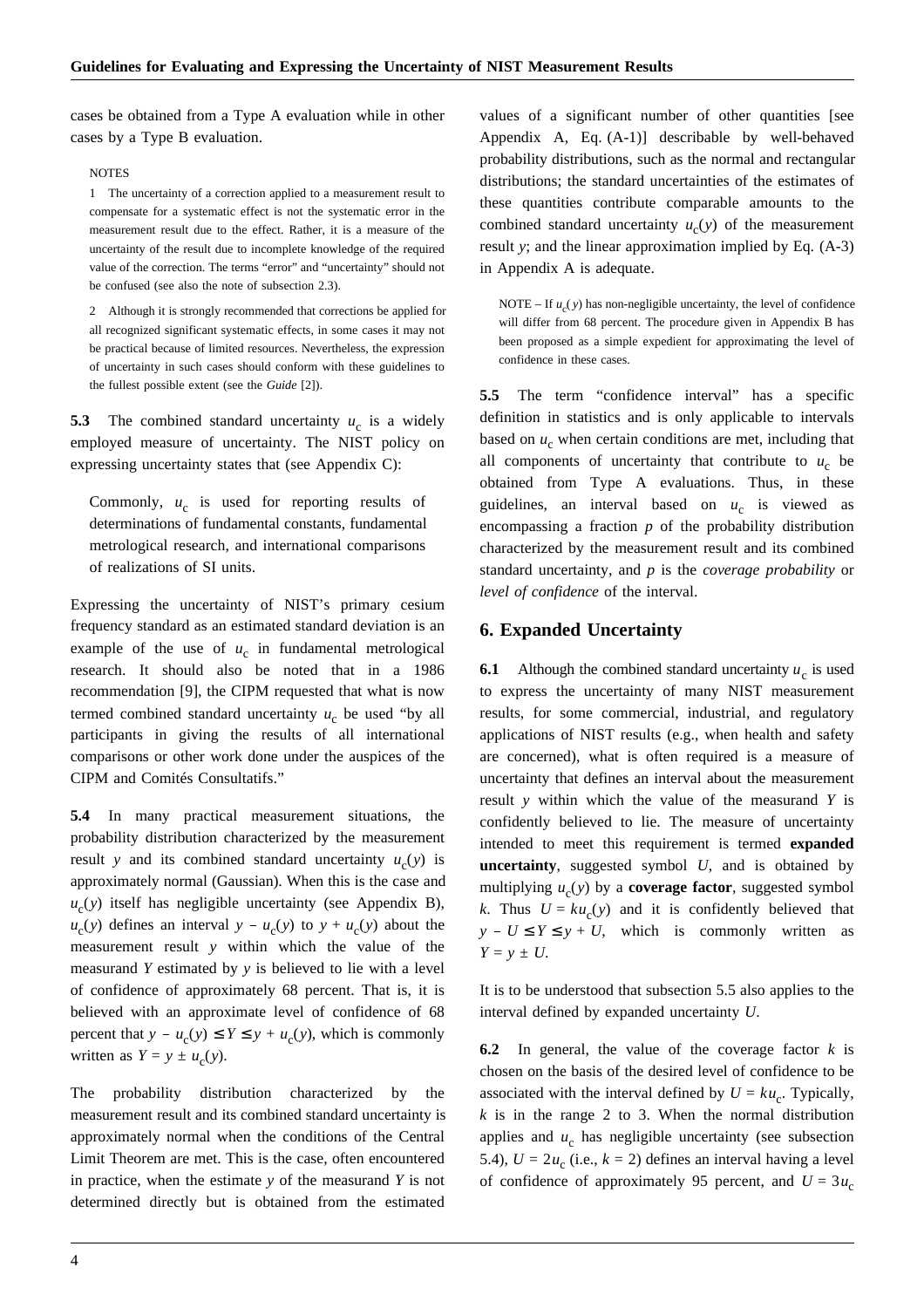(i.e.,  $k = 3$ ) defines an interval having a level of confidence greater than 99 percent.

NOTE – For a quantity *z* described by a normal distribution with expectation  $\mu_z$  and standard deviation  $\sigma$ , the interval  $\mu_z \pm k\sigma$ encompasses 68.27, 90, 95.45, 99, and 99.73 percent of the distribution for  $k = 1$ ,  $k = 1.645$ ,  $k = 2$ ,  $k = 2.576$ , and  $k = 3$ , respectively (see the last line of Table B.1 of Appendix B).

**6.3** Ideally, one would like to be able to choose a specific value of *k* that produces an interval corresponding to a welldefined level of confidence *p*, such as 95 or 99 percent; equivalently, for a given value of *k*, one would like to be able to state unequivocally the level of confidence associated with that interval. This is difficult to do in practice because it requires knowing in considerable detail the probability distribution of each quantity upon which the measurand depends and combining those distributions to obtain the distribution of the measurand.

NOTE – The more thorough the investigation of the possible existence of non-trivial systematic effects and the more complete the data upon which the estimates of the corrections for such effects are based, the closer one can get to this ideal (see subsections 4.7 and 5.2).

**6.4** The CIPM approach does not specify how the relation between *k* and *p* is to be established. The *Guide* [2] and Dietrich [10] give an approximate solution to this problem (see Appendix B); it is possible to implement others which also approximate the result of combining the probability distributions assumed for each quantity upon which the measurand depends, for example, solutions based on numerical methods.

**6.5** In light of the discussion of subsections 6.1- 6.4, and in keeping with the practice adopted by other national standards laboratories and several metrological organizations, the stated NIST policy is (see Appendix C):

Use expanded uncertainty *U* to report the results of all NIST measurements other than those for which  $u_c$  has traditionally been employed. To be consistent with current international practice, the value of *k* to be used at NIST for calculating *U* is, by convention,  $k = 2$ . Values of *k* other than 2 are only to be used for specific applications dictated by established and documented requirements.

An example of the use of a value of *k* other than 2 is taking *k* equal to a *t*-factor obtained from the *t*-distribution when  $u_c$ has low degrees of freedom in order to meet the dictated requirement of providing a value of  $U = ku_c$  that defines an interval having a level of confidence close to 95 percent. (See Appendix B for a discussion of how a value of *k* that produces such a value of *U* might be approximated.)

**6.6** The NIST policy provides for exceptions as follows (see Appendix C):

It is understood that any valid statistical method that is technically justified under the existing circumstances may be used to determine the equivalent of  $u_i$ ,  $u_c$ , or *U*. Further, it is recognized that international, national, or contractual agreements to which NIST is a party may occasionally require deviation from NIST policy. In both cases, the report of uncertainty must document what was done and why.

# **7. Reporting Uncertainty**

**7.1** The stated NIST policy regarding reporting uncertainty is (see Appendix C):

Report *U* together with the coverage factor *k* used to obtain it, or report  $u_c$ .

When reporting a measurement result and its uncertainty, include the following information in the report itself or by referring to a published document:

- A list of all components of standard uncertainty, together with their degrees of freedom where appropriate, and the resulting value of  $u_c$ . The components should be identified according to the method used to estimate their numerical values:
	- A. those which are evaluated by statistical methods,
	- B. those which are evaluated by other means.
- A detailed description of how each component of standard uncertainty was evaluated.
- A description of how *k* was chosen when *k* is not taken equal to 2.

It is often desirable to provide a probability interpretation, such as a level of confidence, for the interval defined by  $U$  or  $u_c$ . When this is done, the basis for such a statement must be given.

**7.2** The NIST requirement that a full description of what was done be given is in keeping with the generally accepted view that when reporting a measurement result and its uncertainty, it is preferable to err on the side of providing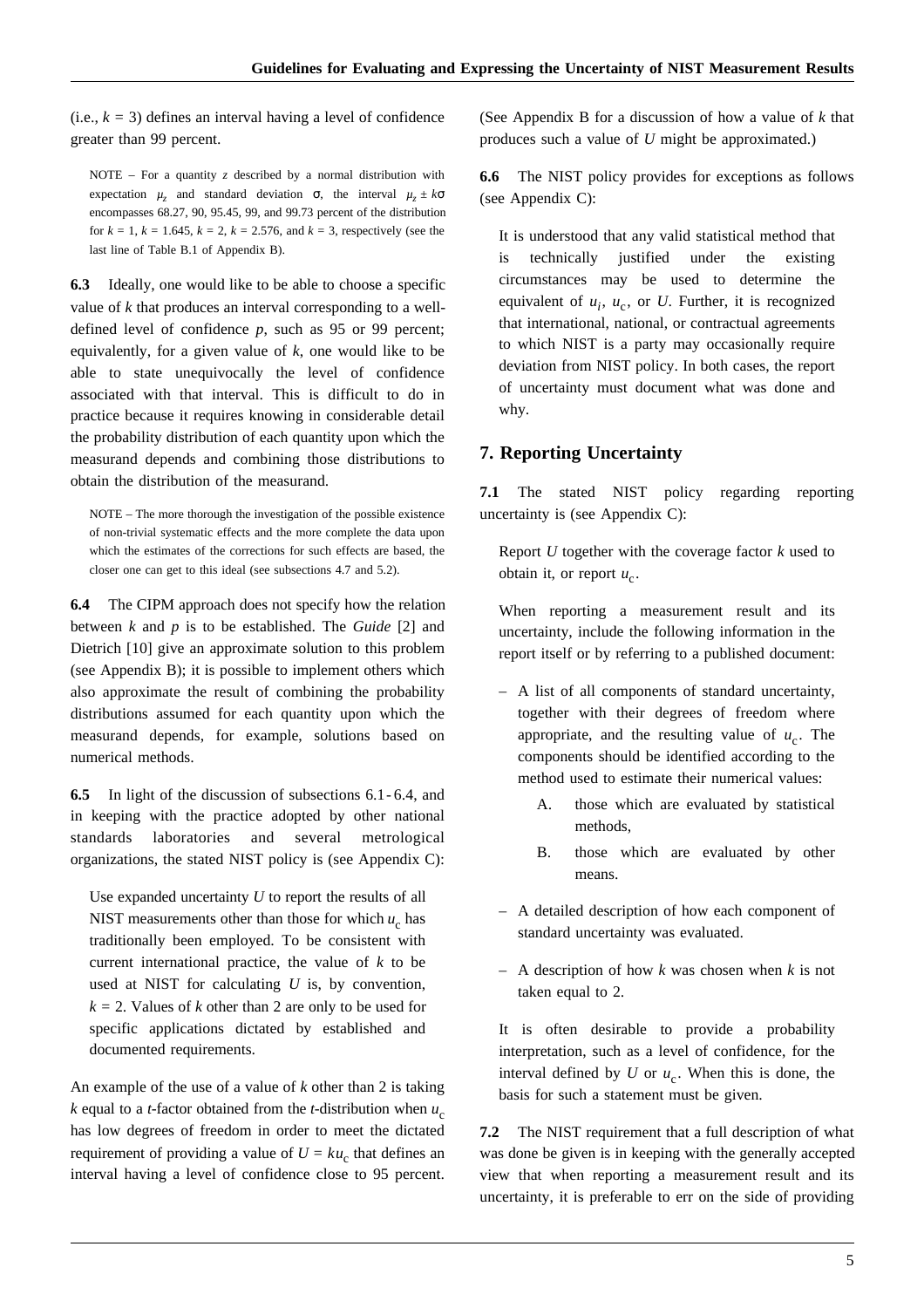too much information rather than too little. However, when such details are provided to the users of NIST measurement results by referring to published documents, which is often the case when such results are given in calibration and test reports and certificates, it is imperative that the referenced documents be kept up-to-date so that they are consistent with the measurement process in current use.

**7.3** The last paragraph of the NIST policy on reporting uncertainty (see subsection 7.1 above) refers to the desirability of providing a probability interpretation, such as a level of confidence, for the interval defined by  $U$  or  $u_c$ . The following examples show how this might be done when the numerical result of a measurement and its assigned uncertainty is reported, assuming that the published detailed description of the measurement provides a sound basis for the statements made. (In each of the three cases, the quantity whose value is being reported is assumed to be a nominal 100 g standard of mass  $m_s$ .)

 $m_s = (100.021 \, 47 \pm 0.000 \, 70)$  g, where the number following the symbol  $\pm$  is the numerical value of an expanded uncertainty  $U = ku_c$ , with *U* determined from a combined standard uncertainty (i.e., estimated standard deviation)  $u_c = 0.35$  mg and a coverage factor  $k = 2$ . Since it can be assumed that the possible estimated values of the standard are approximately normally distributed with approximate standard deviation  $u_c$ , the unknown value of the standard is believed to lie in the interval defined by *U* with a level of confidence of approximately 95 percent.

 $m_s = (100.021 \, 47 \pm 0.000 \, 79)$  g, where the number following the symbol  $\pm$  is the numerical value of an expanded uncertainty  $U = ku_c$ , with *U* determined from a combined standard uncertainty (i.e., estimated standard deviation)  $u_c = 0.35$  mg and a coverage factor  $k = 2.26$ based on the *t*-distribution for  $v = 9$  degrees of freedom, and defines an interval within which the unknown value of the standard is believed to lie with a level of confidence of approximately 95 percent.

 $m<sub>s</sub> = 100.021$  47 g with a combined standard uncertainty (i.e., estimated standard deviation) of  $u_c = 0.35$  mg. Since it can be assumed that the possible estimated values of the standard are approximately normally distributed with approximate standard deviation  $u_c$ , the unknown value of the standard is believed to lie in the interval  $m_s \pm u_c$  with a level of confidence of approximately 68 percent.

When providing such probability interpretations of the intervals defined by  $U$  and  $u_c$ , subsection 5.5 should be recalled. In this regard, the interval defined by *U* in the second example might be a conventional confidence interval (at least approximately) if all the components of uncertainty are obtained from Type A evaluations.

**7.4** Some users of NIST measurement results may automatically interpret  $U = 2u_c$  and  $u_c$  as quantities that define intervals having levels of confidence corresponding to those of a normal distribution, namely, 95 percent and 68 percent, respectively. Thus, when reporting either  $U = 2u_c$ or  $u_c$ , if it is known that the interval which  $U = 2u_c$  or  $u_c$ defines has a level of confidence that differs significantly from 95 percent or 68 percent, it should be so stated as an aid to the users of the measurement result. In keeping with the NIST policy quoted in subsection 6.5, when the measure of uncertainty is expanded uncertainty *U*, one may use a value of *k* that does lead to a value of *U* that defines an interval having a level of confidence of 95 percent if such a value of *U* is necessary for a specific application dictated by an established and documented requirement.

**7.5** In general, it is not possible to know in detail all of the uses to which a particular NIST measurement result will be put. Thus, it is usually inappropriate to include in the uncertainty reported for a NIST result any component that arises from a NIST assessment of how the result might be employed; the quoted uncertainty should normally be the actual uncertainty obtained at NIST.

**7.6** It follows from subsection 7.5 that for standards sent by customers to NIST for calibration, the quoted uncertainty should not normally include estimates of the uncertainties that may be introduced by the return of the standard to the customer's laboratory or by its use there as a reference standard for other measurements. Such uncertainties are due, for example, to effects arising from transportation of the standard to the customer's laboratory, including mechanical damage; the passage of time; and differences between the environmental conditions at the customer's laboratory and at NIST. A caution may be added to the reported uncertainty if any such effects are likely to be significant and an additional uncertainty for them may be estimated and quoted. If, for the convenience of the customer, this additional uncertainty is combined with the uncertainty obtained at NIST, a clear statement should be included explaining that this has been done.

Such considerations are also relevant to the uncertainties assigned to certified devices and materials sold by NIST. However, well-justified, normal NIST practices, such as including a component of uncertainty to account for the instability of the device or material when it is known to be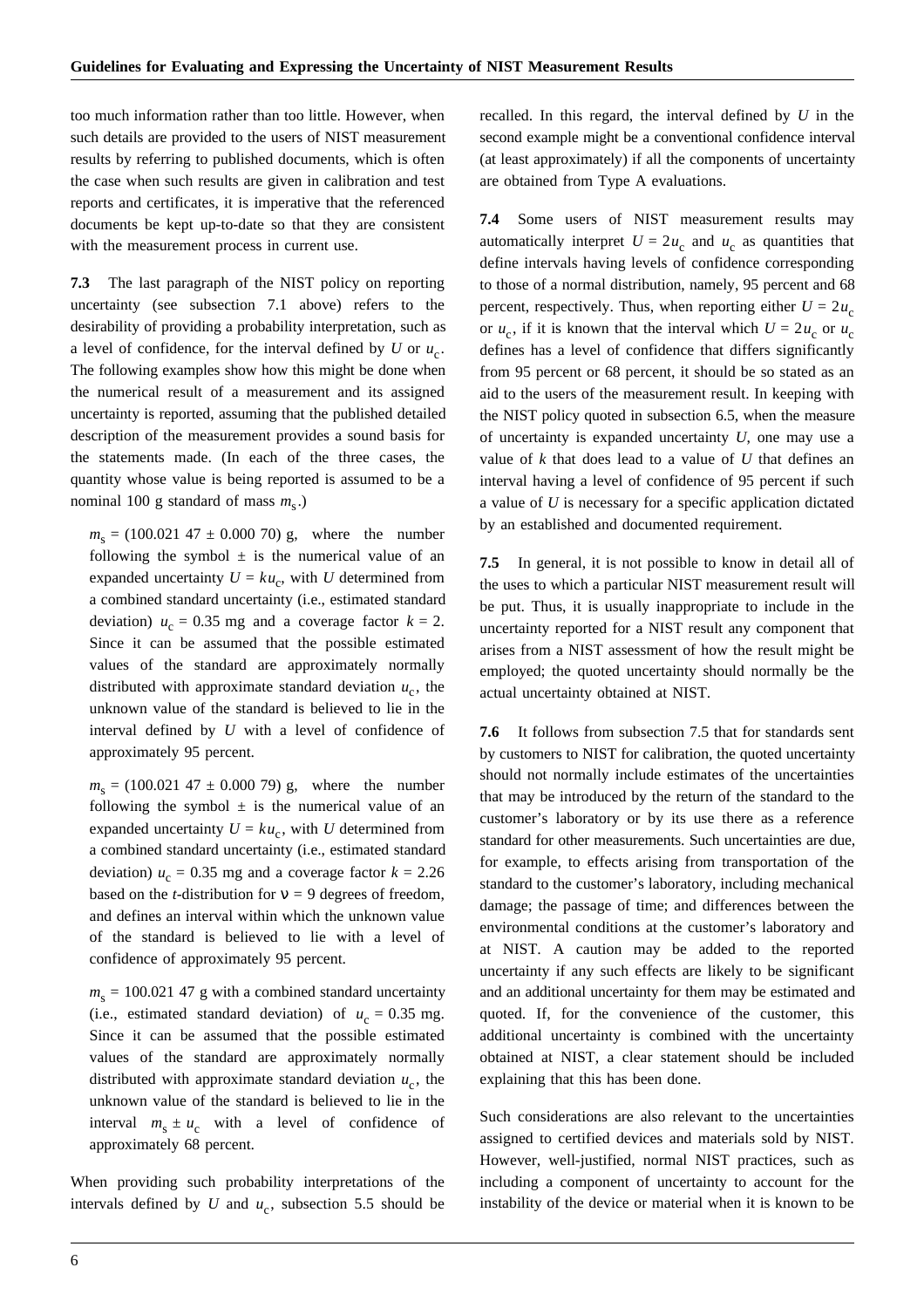significant, are clearly necessary if the assigned uncertainties are to be meaningful.

## **8. References**

- [1] CIPM, *BIPM Proc.-Verb. Com. Int. Poids et Mesures* **49**, 8-9, 26 (1981) (in French); P. Giacomo, "News from the BIPM," *Metrologia* **18**, 41-44 (1982).
- [2] ISO, *Guide to the Expression of Uncertainty in Measurement* (International Organization for Standardization, Geneva, Switzerland, 1993). This *Guide* was prepared by ISO Technical Advisory Group 4 (TAG 4), Working Group 3 (WG 3). ISO/TAG 4 has as its sponsors the BIPM, IEC, IFCC (International Federation of Clinical Chemistry), ISO, IUPAC (International Union of Pure and Applied Chemistry), IUPAP (International Union of Pure and Applied Physics), and OIML. Although the individual members of WG 3 were nominated by the BIPM, IEC, ISO, or OIML, the *Guide* is published by ISO in the name of all seven organizations. NIST staff members may obtain a single copy of the *Guide* from the NIST Calibration Program.
- [3] R. Kaarls, "Rapport du Groupe de Travail sur l'Expression des Incertitudes au Comité International des Poids et Mesures," *Proc.-Verb. Com. Int. Poids et Mesures* **49**, A1-A12 (1981) (in French); P. Giacomo, "News from the BIPM," *Metrologia* **17**, 69-74 (1981). (Note that the final English-language version of Recommendation INC-1 (1980), published in an internal BIPM report, differs slightly from that given in the latter reference but is consistent with the authoritative French-language version given in the former reference.)
- [4] C. Eisenhart, "Realistic Evaluation of the Precision and Accuracy of Instrument Calibration Systems," *J. Res. Natl. Bur. Stand.* (U.S.) **67C**, 161-187 (1963). Reprinted, with corrections, in *Precision Measurement and Calibration: Statistical Concepts and Procedures*, NBS Special Publication 300, Vol. I, H. H. Ku, Editor (U.S. Government Printing Office, Washington, DC, 1969), pp. 21-48.
- [5] J. Mandel, *The Statistical Analysis of Experimental Data* (Interscience-Wiley Publishers, New York, NY, 1964, out of print; corrected and reprinted, Dover Publishers, New York, NY, 1984).
- [6] M. G. Natrella, *Experimental Statistics*, NBS Handbook 91 (U.S. Government Printing Office, Washington, DC, 1963; reprinted October 1966 with corrections).
- [7] G. E. P. Box, W. G. Hunter, and J. S. Hunter, *Statistics for Experimenters* (John Wiley & Sons, New York, NY, 1978).
- [8] C. Croarkin, *Measurement Assurance Programs, Part II: Development and Implementation*, NBS Special Publication 676-II (U.S. Government Printing Office, Washington, DC, 1985).
- [9] CIPM, *BIPM Proc.-Verb. Com. Int. Poids et Mesures* **54**, 14, 35 (1986) (in French); P. Giacomo, "News from the BIPM," *Metrologia* **24**, 45-51 (1987).
- [10] C. F. Dietrich, *Uncertainty, Calibration and Probability*, second edition (Adam Hilger, Bristol, U.K., 1991), chapter 7.

## **Appendix A**

### **Law of Propagation of Uncertainty**

**A.1** In many cases a measurand *Y* is not measured directly, but is determined from *N* other quantities  $X_1, X_2, \ldots, X_N$  through a functional relation *f*:

$$
Y = f(X_1, X_2, \dots, X_N).
$$
 (A-1)

Included among the quantities  $X_i$  are corrections (or correction factors) as described in subsection 5.2, as well as quantities that take into account other sources of variability, such as different observers, instruments, samples, laboratories, and times at which observations are made (e.g., different days). Thus the function *f* of Eq. (A-1) should express not simply a physical law but a measurement process, and in particular, it should contain all quantities that can contribute a significant uncertainty to the measurement result.

**A.2** An estimate of the measurand or *output quantity Y*, denoted by *y*, is obtained from Eq. (A-1) using *input estimates*  $x_1, x_2, \ldots, x_N$  for the values of the *N* input *quantities*  $X_1, X_2, \ldots, X_N$ . Thus the *output estimate* y, which is the result of the measurement, is given by

$$
y = f(x_1, x_2, \dots, x_N).
$$
 (A-2)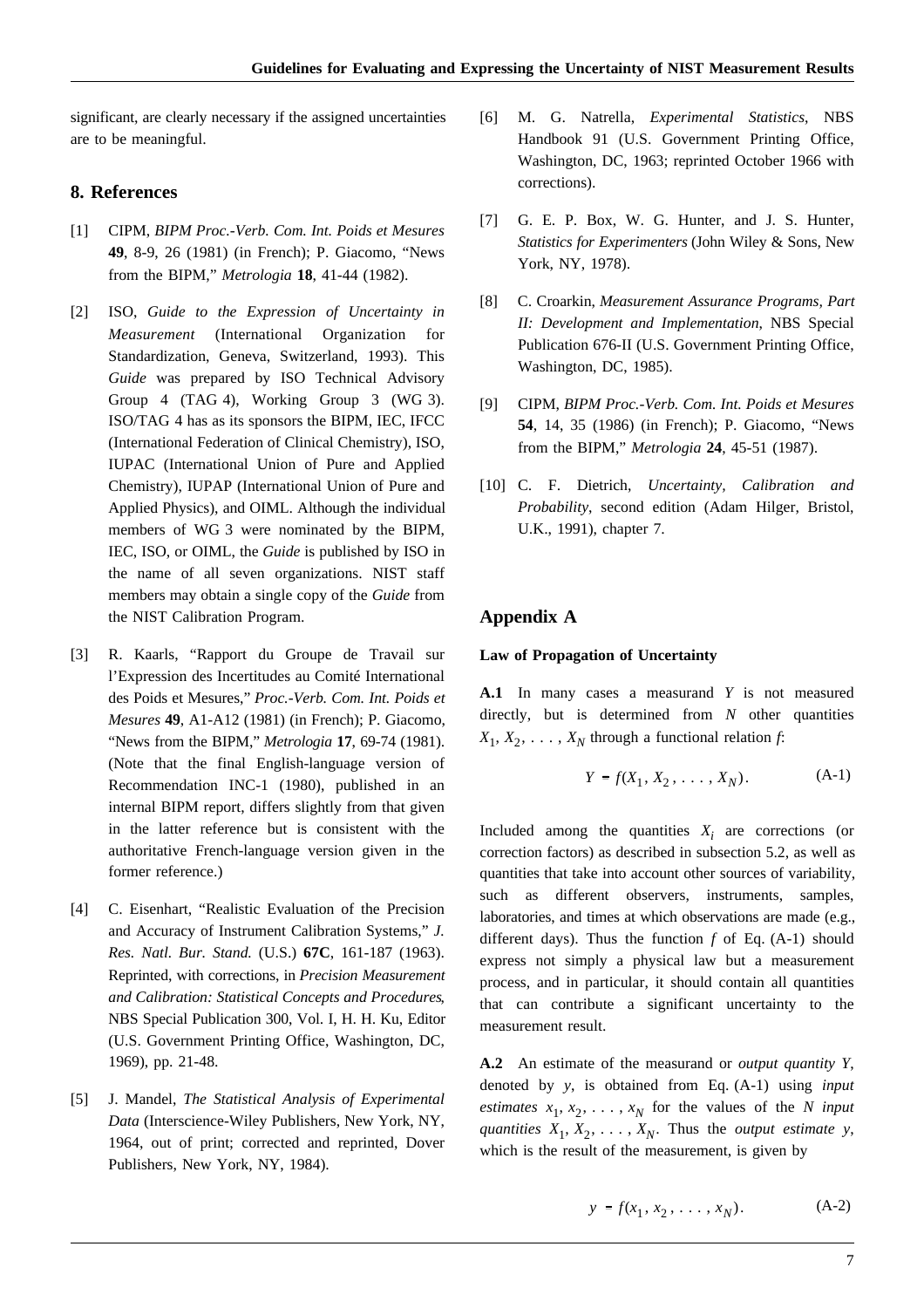**A.3** The combined standard uncertainty of the measurement result *y*, designated by  $u_c(y)$  and taken to represent the estimated standard deviation of the result, is the positive square root of the estimated variance  $u_c^2(y)$ obtained from

$$
u_c^2(y) = \sum_{i=1}^N \left(\frac{\partial f}{\partial x_i}\right)^2 u^2(x_i)
$$
  
+2
$$
\sum_{i=1}^{N-1} \sum_{j=i+1}^N \frac{\partial f}{\partial x_i} \frac{\partial f}{\partial x_j} u(x_i, x_j).
$$
 (A-3)

Equation (A-3) is based on a first-order Taylor series approximation of  $Y = f(X_1, X_2, \ldots, X_N)$  and is conveniently referred to as the *law of propagation of uncertainty*. The partial derivatives  $\partial f/\partial x_i$  (often referred to as *sensitivity coefficients*) are equal to <sup>∂</sup>*<sup>f</sup>*/∂*Xi* evaluated at  $X_i = x_i$ ;  $u(x_i)$  is the standard uncertainty associated with the input estimate  $x_i$ ; and  $u(x_i, x_j)$  is the estimated covariance associated with  $x_i$  and  $x_j$ .

**A.4** As an example of a Type A evaluation, consider an input quantity  $X_i$  whose value is estimated from  $n$ independent observations  $X_{i,k}$  of  $X_i$  obtained under the same conditions of measurement. In this case the input estimate  $x_i$  is usually the sample mean

$$
x_i = \overline{X}_i = \frac{1}{n} \sum_{k=1}^n X_{i,k}, \qquad (A-4)
$$

and the standard uncertainty  $u(x_i)$  to be associated with  $x_i$  is the estimated standard deviation of the mean

$$
u(x_i) = s(X_i)
$$
  
=  $\left(\frac{1}{n(n-1)} \sum_{k=1}^n (X_{i,k} - \overline{X}_i)^2\right)^{1/2}$ . (A-5)

**A.5** As an example of a Type B evaluation, consider an input quantity  $X_i$ ; whose value is estimated from an assumed rectangular probability distribution of lower limit  $a_$  and upper limit  $a_{+}$ . In this case the input estimate is usually the expectation of the distribution

$$
x_i = (a_+ + a_-)/2, \qquad (A-6)
$$

and the standard uncertainty  $u(x_i)$  to be associated with  $x_i$  is the positive square root of the variance of the distribution

$$
u(x_i) = a/\sqrt{3}, \qquad (A-7)
$$

where  $a = (a_{+} - a_{-})/2$  (see subsection 4.6).

NOTE – When  $x_i$  is obtained from an assumed distribution, the associated variance is appropriately written as  $u^2(X_i)$  and the associated standard uncertainty as  $u(X_i)$ , but for simplicity,  $u^2(x_i)$  and  $u(x_i)$  are used. Similar considerations apply to the symbols  $u_c^2(y)$  and  $u_c(y)$ .

## **Appendix B**

#### **Coverage Factors**

**B.1** This appendix summarizes a conventional procedure, given by the *Guide* [2] and Dietrich [10], intended for use in calculating a coverage factor *k* when the conditions of the Central Limit Theorem are met (see subsection 5.4) and (1) a value other than  $k = 2$  is required for a specific application dictated by an established and documented requirement; and (2) that value of *k* must provide an interval having a level of confidence close to a specified value. More specifically, it is intended to yield a coverage factor  $k_p$  that produces an expanded uncertainty  $U_p = k_p u_c(y)$  that defines an interval  $y - U_p \le Y \le y + U_p$ , which is commonly written as  $Y = y \pm U_p$ , having an approximate level of confidence *p*.

The four-step procedure is included in these guidelines because it is expected to find broad acceptance internationally, due in part to its computational convenience, in much the same way that  $k = 2$  has become the conventional coverage factor. However, although the procedure is based on a proven approximation, it should not be interpreted as being rigourous because the approximation is extrapolated to situations where its applicability has yet to be fully investigated.

**B.2** To estimate the value of such a coverage factor requires taking into account the uncertainty of  $u_c(y)$ , that is, how well  $u_c(y)$  estimates the standard deviation associated with the measurement result. For an estimate of the standard deviation of a normal distribution, the degrees of freedom of the estimate, which depends on the size of the sample on which the estimate is based, is a measure of its uncertainty. For a combined standard uncertainty  $u_c(y)$ , the "effective degrees of freedom"  $v_{\text{eff}}$  of  $u_c(y)$ , which is approximated by appropriately combining the degrees of freedom of its components, is a measure of its uncertainty. Hence  $v_{\text{eff}}$  is a key factor in determining  $k_p$ . For example, if  $v_{\text{eff}}$  is less than about 11, simply assuming that the uncertainty of  $u_c(y)$ is negligible and taking  $k = 2$  may be inadequate if an expanded uncertainty  $U = ku_c(y)$  that defines an interval having a level of confidence close to 95 percent is required for a specific application. More specifically, according to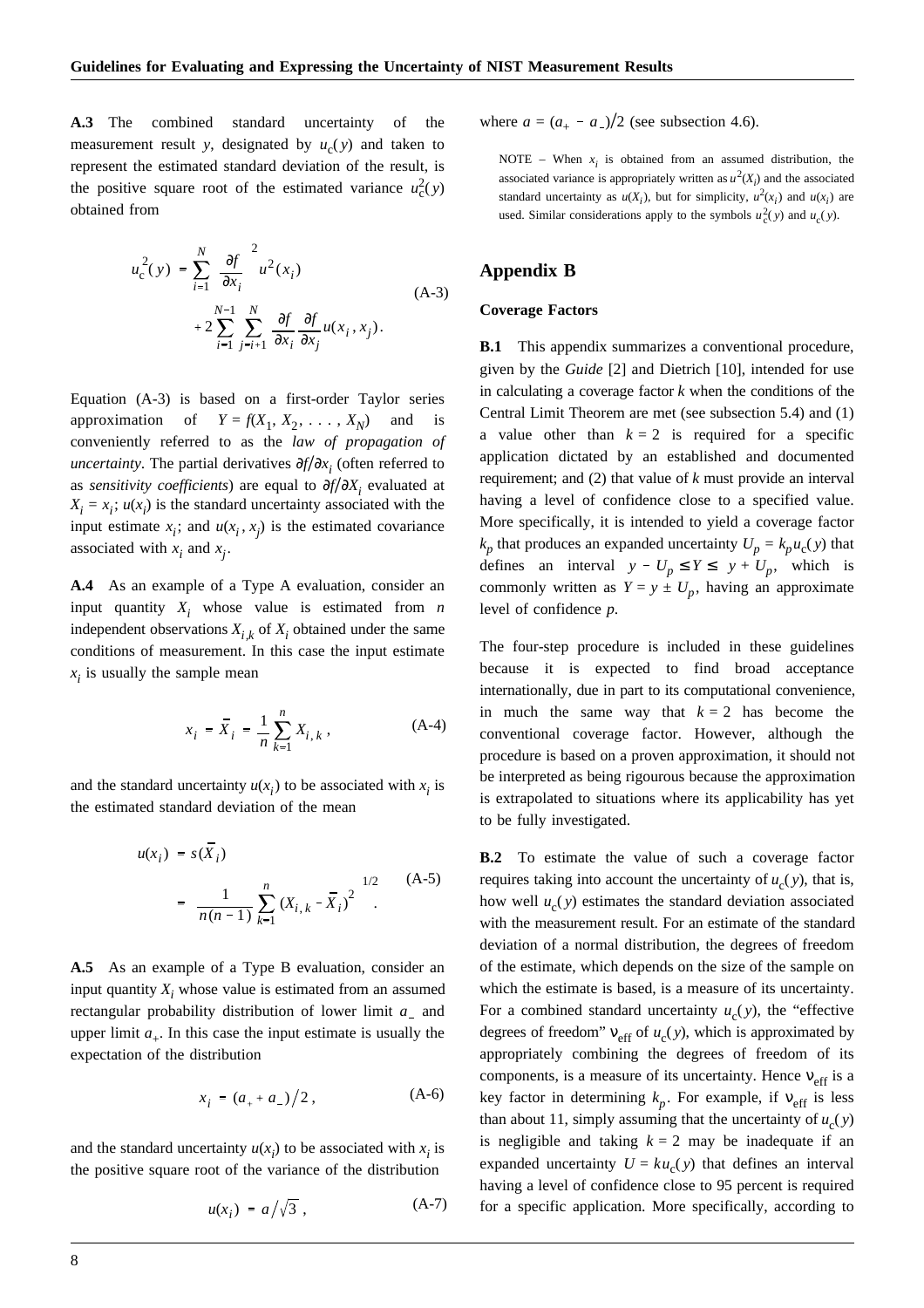Table B.1 (to be discussed below), if  $v_{\text{eff}} = 8$ ,  $k_{95} = 2.3$ rather than 2.0. In this case, and in other similar cases where  $v_{eff}$  of  $u_c(y)$  is comparatively small and an interval having a level of confidence close to a specified level is required, it is unlikely that the uncertainty of  $u_c(y)$  would be considered negligible. Instead, the small value of  $v_{\text{eff}}$ , and thus the uncertainty of  $u_c(y)$ , would probably be taken into account when determining  $k_p$ .

**B.3** The four-step procedure for calculating  $k_p$  is as follows:

1) Obtain *y* and  $u_c(y)$  as indicated in Appendix A.

2) Estimate the effective degrees of freedom  $v_{eff}$  of  $u_c(y)$ from the Welch-Satterthwaite formula

$$
v_{eff} = \frac{u_c^4(y)}{\sum_{i=1}^N \frac{c_i^4 u^4(x_i)}{v_i}},
$$
 (B-1)

where  $c_i \equiv \partial f / \partial x_i$ , all of the *u*(*x<sub>i</sub>*) are mutually statistically independent,  $v_i$  is the degrees of freedom of  $u(x_i)$ , and

$$
\mathsf{v}_{\text{eff}} \le \sum_{i=1}^{N} \mathsf{v}_i. \tag{B-2}
$$

The degrees of freedom of a standard uncertainty  $u(x_i)$ obtained from a Type A evaluation is determined by appropriate statistical methods [7]. In the common case discussed in subsection A.4 where  $x_i = X_i$  and  $u(x_i) = s(X_i)$ , the degrees of freedom of  $u(x_i)$  is  $v_i = n - 1$ . If *m* parameters are estimated by fitting a curve to *n* data points by the method of least squares, the degrees of freedom of the standard uncertainty of each paramter is  $n - m$ .

The degrees of freedom to associate with a standard uncertainty  $u(x_i)$  obtained from a Type B evaluation is more problematic. However, it is common practice to carry out such evaluations in a manner that ensures that an underestimation is avoided. For example, when lower and upper limits  $a_{-}$  and  $a_{+}$  are set as in the case discussed in subsection A.5, they are usually chosen in such a way that the probability of the quantity in question lying outside these limits is in fact extremely small. Under the assumption that this practice is followed, the degrees of freedom of  $u(x_i)$  may be taken to be  $v_i \rightarrow \infty$ .

NOTE – See the *Guide* [2] for a possible way to estimate  $v_i$  when this assumption is not justified.

3) Obtain the *t*-factor  $t_p(V_{\text{eff}})$  for the required level of confidence *p* from a table of values of  $t_p(v)$  from the *t*-distribution, such as Table B.1 of this Appendix. If  $v_{eff}$  is not an integer, which will usually be the case, either interpolate or truncate  $v_{\text{eff}}$  to the next lower integer.

4) Take  $k_p = t_p(v_{\text{eff}})$  and calculate  $U_p = k_p u_c(y)$ .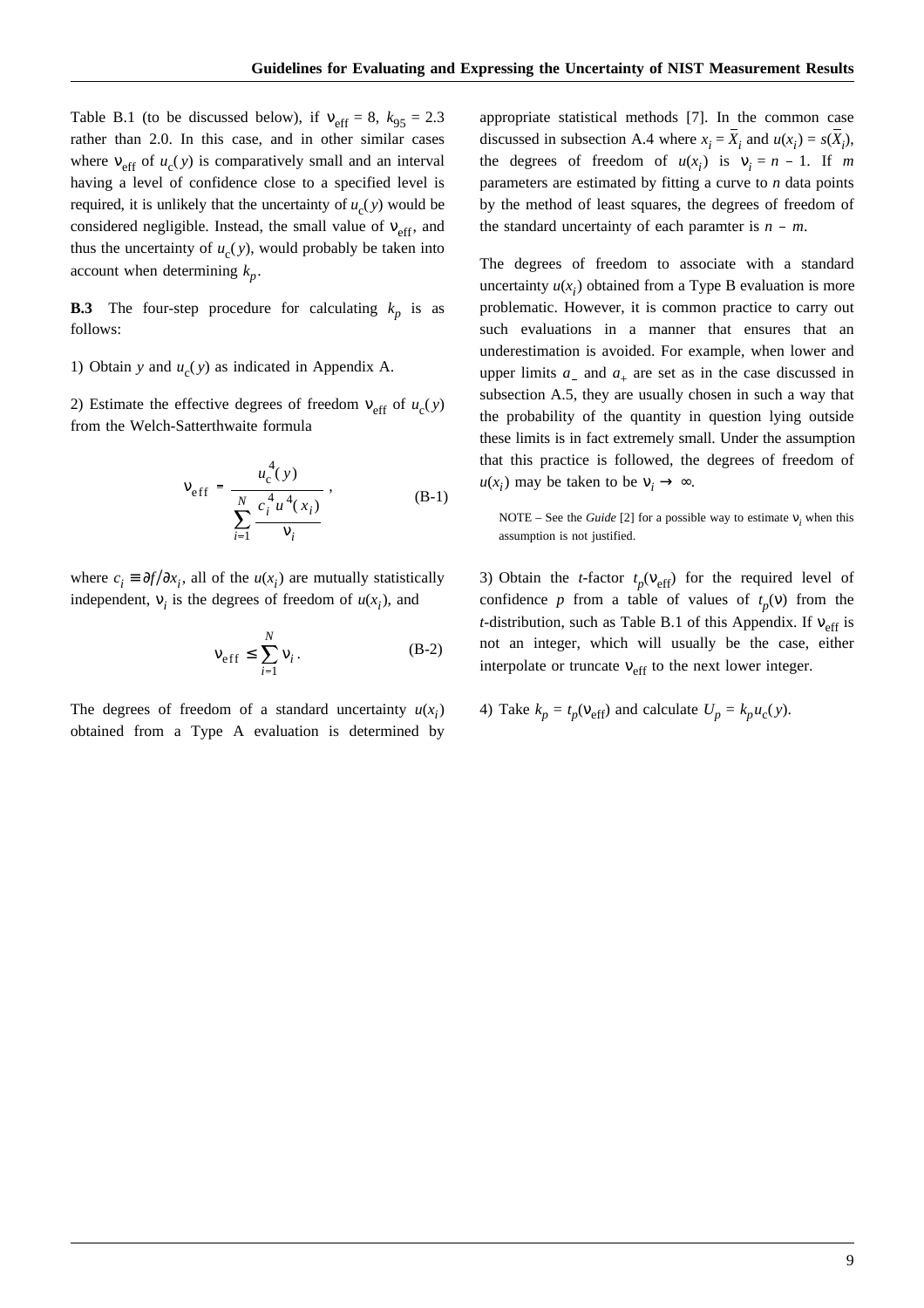| Degrees of<br>freedom                                                                                          | Fraction $p$ in percent |       |       |               |       |               |  |
|----------------------------------------------------------------------------------------------------------------|-------------------------|-------|-------|---------------|-------|---------------|--|
| $\mathsf{v}$                                                                                                   | $68.27^{(a)}$           | 90    | 95    | $95.45^{(a)}$ | 99    | $99.73^{(a)}$ |  |
| $\mathbf{1}$                                                                                                   | 1.84                    | 6.31  | 12.71 | 13.97         | 63.66 | 235.80        |  |
| $\sqrt{2}$                                                                                                     | 1.32                    | 2.92  | 4.30  | 4.53          | 9.92  | 19.21         |  |
| $\mathfrak{Z}$                                                                                                 | 1.20                    | 2.35  | 3.18  | 3.31          | 5.84  | 9.22          |  |
| $\overline{4}$                                                                                                 | 1.14                    | 2.13  | 2.78  | 2.87          | 4.60  | 6.62          |  |
| $\sqrt{5}$                                                                                                     | 1.11                    | 2.02  | 2.57  | 2.65          | 4.03  | 5.51          |  |
| $\sqrt{6}$                                                                                                     | 1.09                    | 1.94  | 2.45  | 2.52          | 3.71  | 4.90          |  |
| $\boldsymbol{7}$                                                                                               | 1.08                    | 1.89  | 2.36  | 2.43          | 3.50  | 4.53          |  |
| $\,8\,$                                                                                                        | 1.07                    | 1.86  | 2.31  | 2.37          | 3.36  | 4.28          |  |
| 9                                                                                                              | 1.06                    | 1.83  | 2.26  | 2.32          | 3.25  | 4.09          |  |
| $10\,$                                                                                                         | 1.05                    | 1.81  | 2.23  | 2.28          | 3.17  | 3.96          |  |
| 11                                                                                                             | 1.05                    | 1.80  | 2.20  | 2.25          | 3.11  | 3.85          |  |
| 12                                                                                                             | 1.04                    | 1.78  | 2.18  | 2.23          | 3.05  | 3.76          |  |
| 13                                                                                                             | 1.04                    | 1.77  | 2.16  | 2.21          | 3.01  | 3.69          |  |
| 14                                                                                                             | 1.04                    | 1.76  | 2.14  | 2.20          | 2.98  | 3.64          |  |
| 15                                                                                                             | 1.03                    | 1.75  | 2.13  | 2.18          | 2.95  | 3.59          |  |
| 16                                                                                                             | 1.03                    | 1.75  | 2.12  | 2.17          | 2.92  | 3.54          |  |
| 17                                                                                                             | 1.03                    | 1.74  | 2.11  | 2.16          | 2.90  | 3.51          |  |
| 18                                                                                                             | 1.03                    | 1.73  | 2.10  | 2.15          | 2.88  | 3.48          |  |
| 19                                                                                                             | 1.03                    | 1.73  | 2.09  | 2.14          | 2.86  | 3.45          |  |
| $20\,$                                                                                                         | 1.03                    | 1.72  | 2.09  | 2.13          | 2.85  | 3.42          |  |
| $25\,$                                                                                                         | 1.02                    | 1.71  | 2.06  | 2.11          | 2.79  | 3.33          |  |
| 30                                                                                                             | 1.02                    | 1.70  | 2.04  | 2.09          | 2.75  | 3.27          |  |
| 35                                                                                                             | 1.01                    | 1.70  | 2.03  | 2.07          | 2.72  | 3.23          |  |
| 40                                                                                                             | 1.01                    | 1.68  | 2.02  | 2.06          | 2.70  | 3.20          |  |
| 45                                                                                                             | 1.01                    | 1.68  | 2.01  | 2.06          | 2.69  | 3.18          |  |
| 50                                                                                                             | 1.01                    | 1.68  | 2.01  | 2.05          | 2.68  | 3.16          |  |
| 100                                                                                                            | 1.005                   | 1.660 | 1.984 | 2.025         | 2.626 | 3.077         |  |
| $\infty$                                                                                                       | 1.000                   | 1.645 | 1.960 | 2.000         | 2.576 | 3.000         |  |
| (a) For a quantity z described by a normal distribution with expectation u and standard deviation $\sigma$ the |                         |       |       |               |       |               |  |

**Table B.1** — Value of  $t_p(v)$  from the *t*-distribution for degrees of freedom v that defines an interval  $-t_p(v)$  to  $+t_p(v)$  that encompasses the fraction *p* of the distribution

For a quantity *z* described by a normal distribution with expectation  $\mu_z$  and standard deviation  $\sigma$ , the interval  $\mu_z \pm k\sigma$  encompasses  $p = 68.27, 95.45,$  and 99.73 percent of the distribution for  $k = 1, 2$ , and 3, respectively.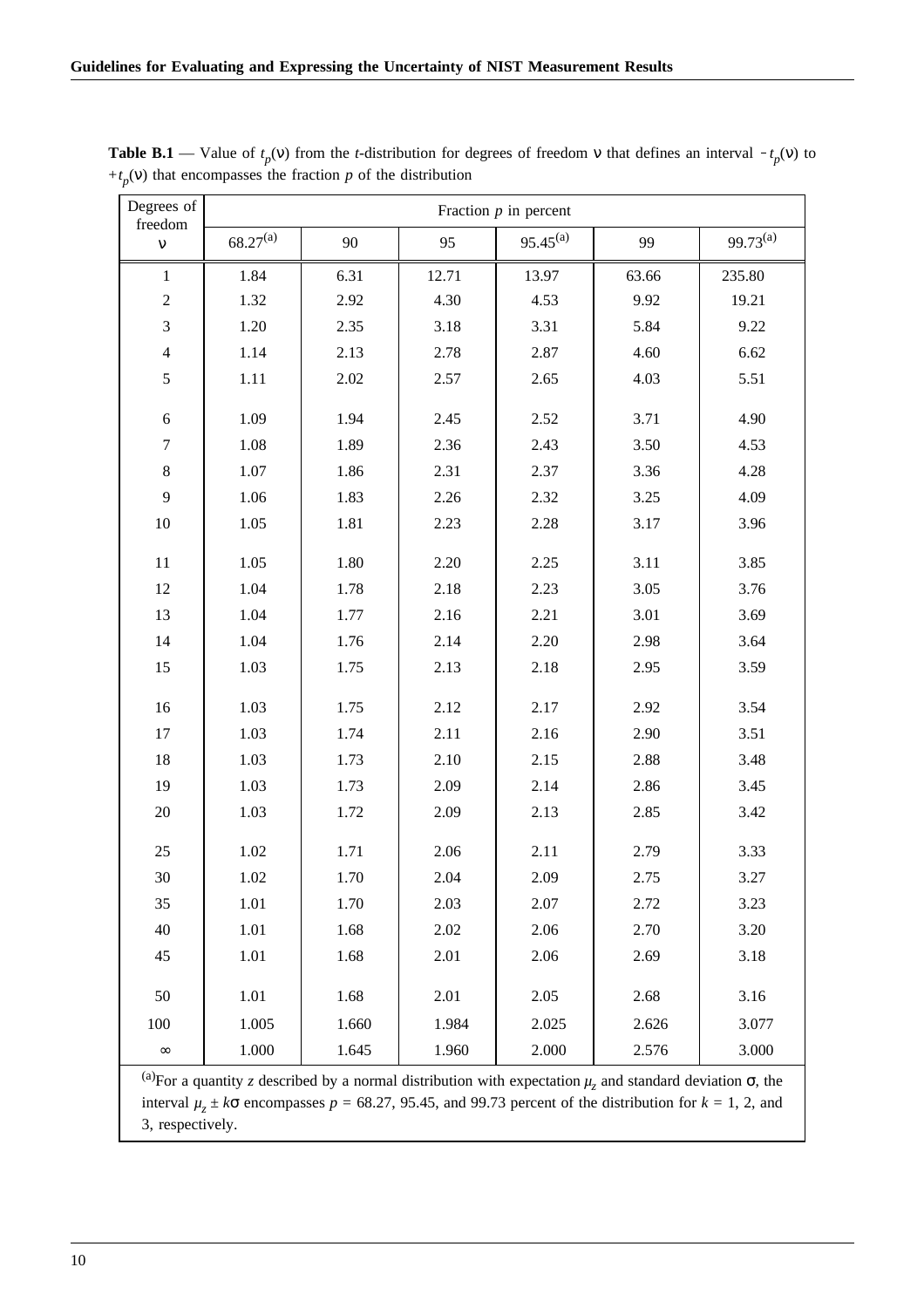# **Appendix C**

NIST Technical Communications Program

## APPENDIX E

# **STATEMENTS OF UNCERTAINTY ASSOCIATED WITH MEASUREMENT RESULTS**

A measurement result is complete only when accompanied by a quantitative statement of its uncertainty. This policy requires that NIST measurement results be accompanied by such statements and that a uniform approach to expressing measurement uncertainty be followed.

# **1. Background**

Since the early 1980s, an international consensus has been developing on a uniform approach to the expression of uncertainty in measurement. Many of NIST's sister national standards laboratories as well as a number of important metrological organizations, including the Western European Calibration Cooperation (WECC) and EUROMET, have adopted the approach recommended by the International Committee for Weights and Measures (CIPM) in 1981 [1] and reaffirmed by the CIPM in 1986 [2].

Equally important, the CIPM approach has come into use in a significant number of areas at NIST and is also becoming accepted in U.S. industry. For example, the National Conference of Standards Laboratories (NCSL) is using it to develop a Recommended Practice on measurement uncertainty for NCSL member laboratories.

The CIPM approach is based on Recommendation INC-1 (1980) of the Working Group on the Statement of Uncertainties [3]. This group was convened in 1980 by the International Bureau of Weights and Measures (BIPM) in response to a request by the CIPM. More recently, at the request of the CIPM, a joint BIPM/IEC/ISO/OIML working group developed a comprehensive reference document on the general application of the CIPM approach titled *Guide to the Expression of Uncertainty in Measurement* [4] (IEC: International Electrotechnical Commission; ISO: International Organization for Standardization; OIML: International Organization of Legal Metrology). The development of the *Guide* is providing further impetus to the worldwide adoption of the CIPM approach.

# **2. Policy**

All NIST measurement results are to be accompanied by quantitative statements of uncertainty. To ensure that such statements are consistent with each other and with present international practice, this NIST policy adopts in substance the approach to expressing measurement uncertainty recommended by the International Committee for Weights and Measures (CIPM). The CIPM approach as adapted for use by NIST is:

- 1) *Standard Uncertainty*: Represent each component of uncertainty that contributes to the uncertainty of the measurement result by an estimated standard deviation  $u_i$ , termed **standard uncertainty**, equal to the positive square root of the estimated variance  $u_i^2$ .
- 2) *Combined Standard Uncertainty*: Determine the **combined standard uncertainty**  $u_{\alpha}$  of the measurement result, taken to represent the estimated standard deviation of the result, by combining the individual standard uncertainties  $u_i$  (and covariances as appropriate) using the usual "root-sum-of-squares" method, or equivalent established and documented methods.

Commonly,  $u_c$  is used for reporting results of determinations of fundamental constants, fundamental metrological research, and international comparisons of realizations of SI units.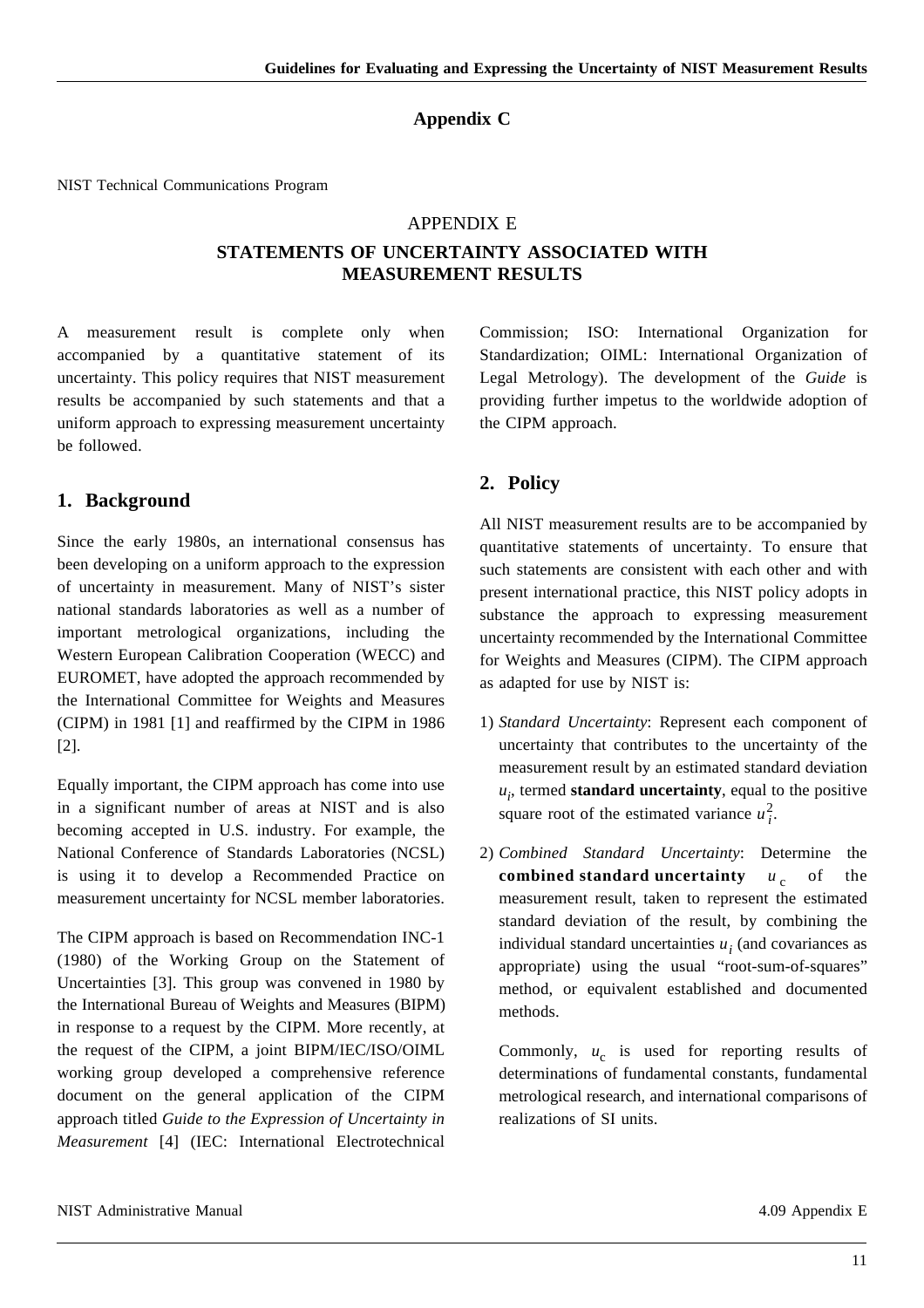## NIST Technical Communications Program ii

- 
- 3) *Expanded Uncertainty*: Determine an **expanded uncertainty** *U* by multiplying  $u_c$  by a **coverage factor** *k*:  $U = ku_c$ . The purpose of *U* is to provide an interval  $y - U$  to  $y + U$  about the result *y* within which the value of *Y*, the specific quantity subject to measurement and estimated by *y*, can be asserted to lie with a high level of confidence. Thus one can confidently assert that  $y - U \le Y \le y + U$ , which is commonly written as  $Y = y \pm U$ .

Use expanded uncertainty *U* to report the results of all NIST measurements other than those for which  $u_c$  has traditionally been employed. To be consistent with current international practice, the value of *k* to be used at NIST for calculating *U* is, by convention,  $k = 2$ . Values of *k* other than 2 are only to be used for specific applications dictated by established and documented requirements.

4) *Reporting Uncertainty*: Report *U* together with the coverage factor *k* used to obtain it, or report  $u_c$ .

When reporting a measurement result and its uncertainty, include the following information in the report itself or by referring to a published document:

- A list of all components of standard uncertainty, together with their degrees of freedom where appropriate, and the resulting value of  $u_c$ . The components should be identified according to the method used to estimate their numerical values:
	- A. those which are evaluated by statistical methods,
	- B. those which are evaluated by other means.
- A detailed description of how each component of standard uncertainty was evaluated.
- A description of how *k* was chosen when *k* is not taken equal to 2.

It is often desirable to provide a probability interpretation, such as a level of confidence, for the interval defined by  $U$  or  $u_c$ . When this is done, the basis for such a statement must be given.

Additional guidance on the use of the CIPM approach at NIST may be found in *Guidelines for Evaluating and Expressing the Uncertainty of NIST Measurement Results* [5]. A more detailed discussion of the CIPM approach is given in the *Guide to the Expression of Uncertainty in Measurement* [4]. Classic expositions of the statistical evaluation of measurement processes are given in references [6-8].

# **3. Responsibilities**

a. Operating Unit Directors are responsible for compliance with this policy.

b. The Statistical Engineering Division, Computing and Applied Mathematics Laboratory, is responsible for providing technical advice on statistical methods for evaluating and expressing the uncertainty of NIST measurement results.

c. NIST Editorial Review Boards are responsible for ensuring that statements of measurement uncertainty are included in NIST publications and other technical outputs under their jurisdiction which report measurement results and that such statements are in conformity with this policy.

d. The Calibrations Advisory Group is responsible for ensuring that calibration and test reports and other technical outputs under its jurisdiction are in compliance with this policy.

e. The Standard Reference Materials and Standard Reference Data programs are responsible for ensuring that technical outputs under their jurisdiction are in compliance with this policy.

f. Authors, as part of the process of preparing manuscripts and other technical outputs, are responsible for formulating measurement uncertainty statements consistent with this policy. These statements must be present in drafts submitted for NIST review and approval.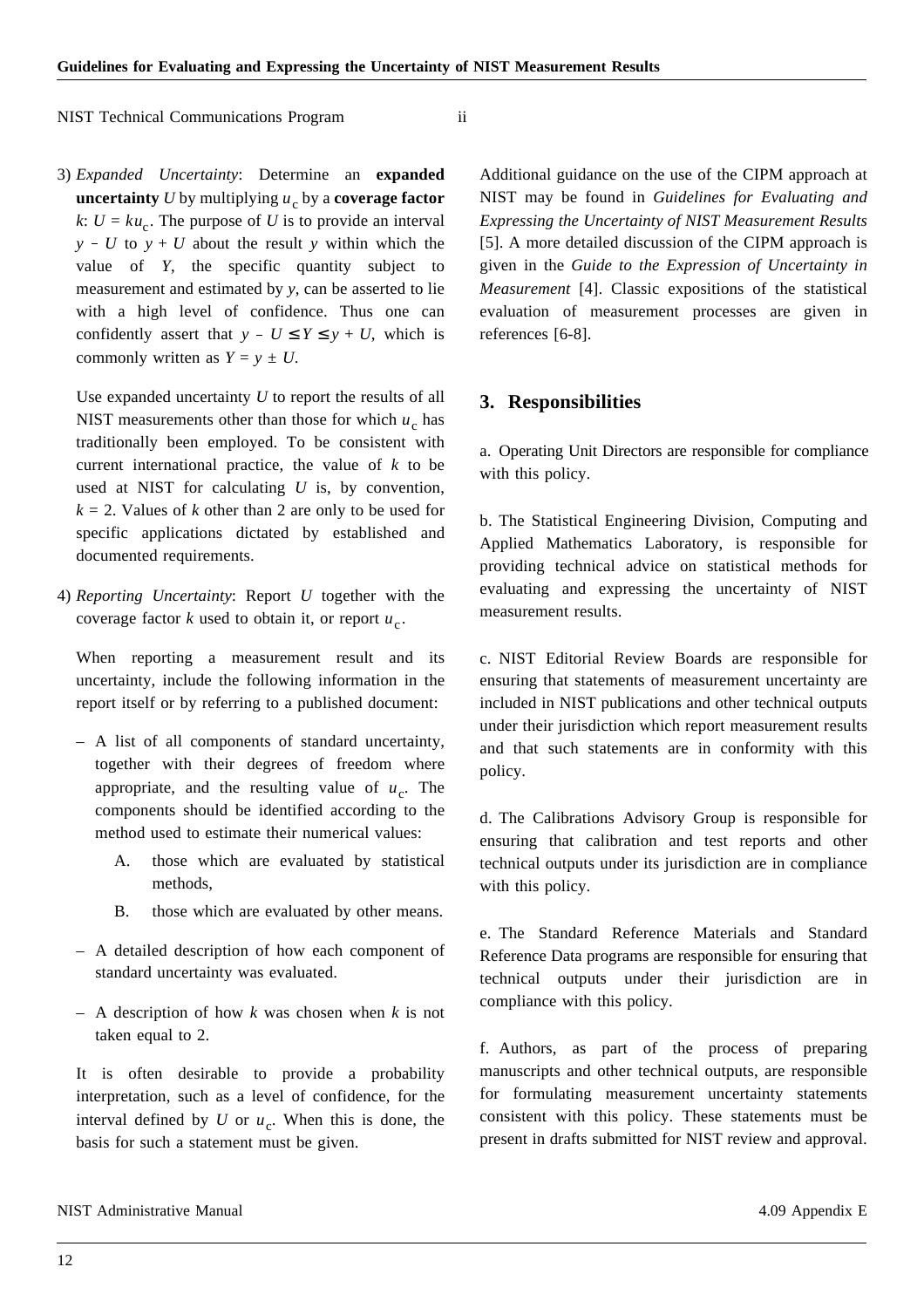NIST Technical Communications Program iii

# **4. Exceptions**

It is understood that any valid statistical method that is technically justified under the existing circumstances may be used to determine the equivalent of  $u_i$ ,  $u_c$ , or *U*. Further, it is recognized that international, national, or contractual agreements to which NIST is a party may occasionally require deviation from this policy. In both cases, the report of uncertainty must document what was done and why.

# **5. References Cited**

- [1] CIPM, *BIPM Proc. Verb. Com. Int. Poids et Mesures* **49**, 8-9, 26 (1981) (in French); P. Giacomo, "News from the BIPM," *Metrologia* **18**, 41-44 (1982).
- [2] CIPM, *BIPM Proc.-Verb. Com. Int. Poids et Mesures* **54**, 14, 35 (1986) (in French); P. Giacomo, "News from the BIPM," *Metrologia* **24**, 45-51 (1987).
- [3] R. Kaarls, "Rapport du Groupe de Travail sur l'Expression des Incertitudes au Comité International des Poids et Mesures," *Proc.-Verb. Com. Int. Poids et Mesures* **49**, A1-A12 (1981) (in French); P. Giacomo, "News from the BIPM," *Metrologia* **17**, 69-74 (1981). (Note that the final English-language version of Recommendation INC-1 (1980), published in an internal BIPM report, differs slightly from that given in the latter reference but is consistent with the authoritative French-language version given in the former reference.)
- [4] ISO, *Guide to the Expression of Uncertainty in Measurement*, prepared by ISO Technical Advisory Group 4 (TAG 4), Working Group 3 (WG 3),

October 1993. ISO/TAG 4 has as its sponsors the BIPM, IEC, IFCC (International Federation of Clinical Chemistry), ISO, IUPAC (International Union of Pure and Applied Chemistry), IUPAP (International Union of Pure and Applied Physics), and OIML. Although the individual members of WG 3 were nominated by the BIPM, IEC, ISO, or OIML, the *Guide* is published by ISO in the name of all seven organizations. NIST staff members may obtain a single copy of the *Guide* from the NIST Calibration Program.

- [5] B. N. Taylor and C. E. Kuyatt, *Guidelines for Evaluating and Expressing the Uncertainty of NIST Measurement Results*, NIST Technical Note 1297, prepared under the auspices of the NIST Ad Hoc Committee on Uncertainty Statements (U.S. Government Printing Office, Washington, DC, January 1993).
- [6] C. Eisenhart, "Realistic Evaluation of the Precision and Accuracy of Instrument Calibration Systems," J. Res. Natl. Bur. Stand. (U.S.) **67C**, 161-187 (1963). Reprinted, with corrections, in *Precision Measurement and Calibration: Statistical Concepts and Procedures*, NBS Special Publication 300, Vol. I, H. H. Ku, Editor (U.S. Government Printing Office, Washington, DC, 1969), pp. 21-48.
- [7] J. Mandel, *The Statistical Analysis of Experimental Data* (Interscience-Wiley Publishers, New York, NY, 1964, out of print; corrected and reprinted, Dover Publishers, New York, NY, 1984).
- [8] M. G. Natrella, *Experimental Statistics*, NBS Handbook 91 (U.S. Government Printing Office, Washington, DC, 1963; reprinted October 1966 with corrections).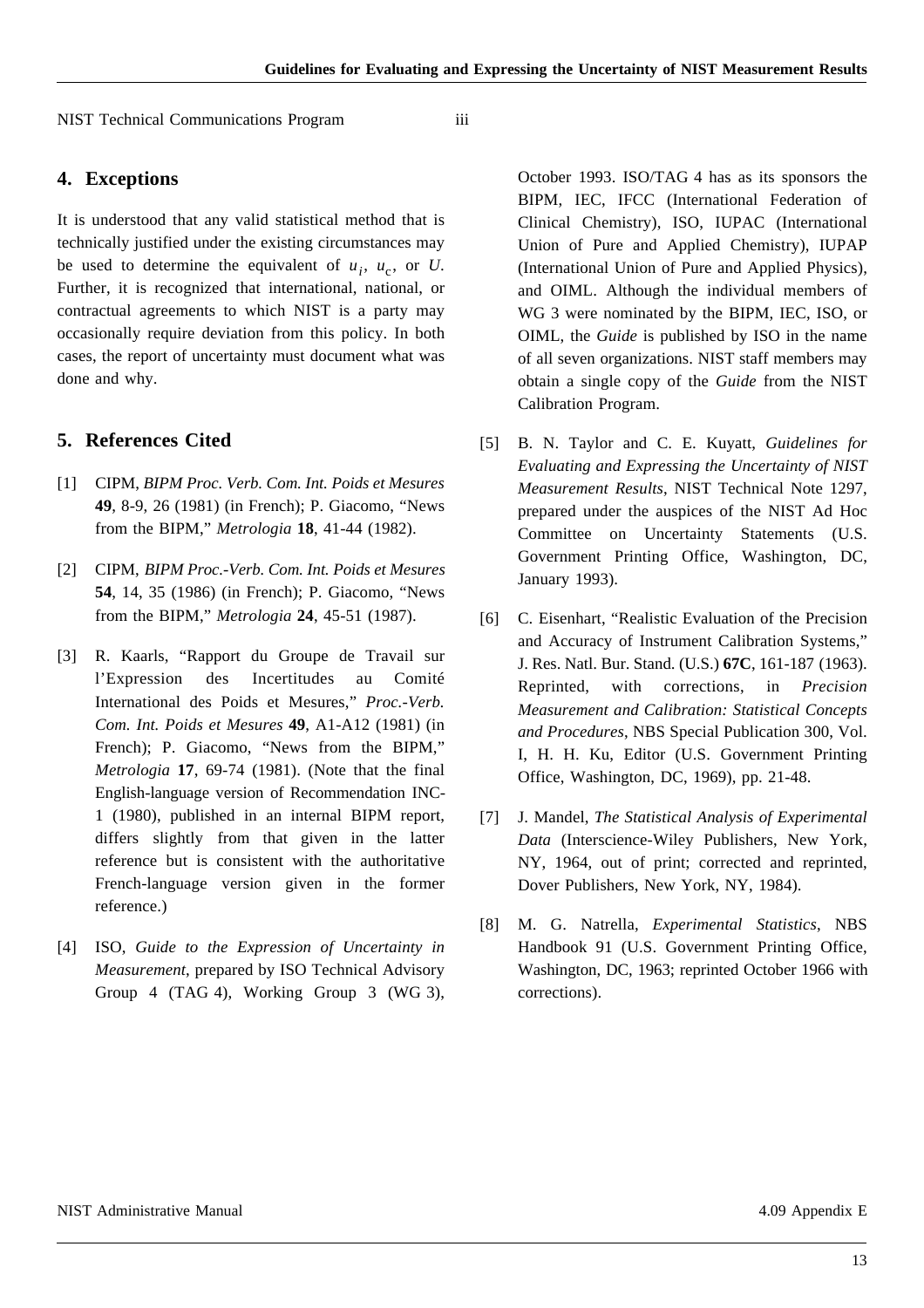# **Appendix D**

## **Clarification and Additional Guidance**

As indicated in our Preface to this second (1994) edition of TN 1297, Appendix D has been added to clarify and provide additional guidance on a number of topics. It was prepared in response to questions asked since the publication of the first (1993) edition.

## **D.1 Terminology**

**D.1.1** There are a number of terms that are commonly used in connection with the subject of measurement uncertainty, such as accuracy of measurement, reproducibility of results of measurements, and correction. One can avoid confusion by using such terms in a way that is consistent with other international documents.

Definitions of many of these terms are given in the *International Vocabulary of Basic and General Terms in Metrology* [D.1], the title of which is commonly abbreviated VIM. The VIM and the *Guide* may be viewed as companion documents inasmuch as the VIM, like the *Guide*, was developed by ISO Technical Advisory Group 4 (TAG 4), in this case by its Working Group 1 (WG 1); and the VIM, like the *Guide*, was published by ISO in the name of the seven organizations that participate in the work of TAG 4. Indeed, the *Guide* contains the VIM definitions of 24 relevant terms. For the convenience of the users of TN 1297, the definitions of eight of these terms are included here.

NOTE – In the following definitions, the use of parentheses around certain words of some terms means that the words may by omitted if this is unlikely to cause confusion. The VIM identification number for a particular term is shown in brackets after the term.

### **D.1.1.1 accuracy of measurement** [VIM 3.5]

closeness of the agreement between the result of a measurement and the value of the measurand

**NOTES** 

- 1 "Accuracy" is a qualitative concept.
- 2 The term **precision** should not be used for "accuracy."

### *TN 1297 Comments*:

1 The phrase "a true value of the measurand" (or sometimes simply "a true value"), which is used in the VIM definition of this and other terms, has been replaced here and elsewhere with the phrase "the value of the measurand." This has been done to reflect the view of the *Guide*, which we share, that "a true value of a measurand" is simply the

value of the measurand. (See subclause D.3.5 of the *Guide* for further discussion.)

2 Because "accuracy" is a qualitative concept, one should not use it quantitatively, that is, associate numbers with it; numbers should be associated with measures of uncertainty instead. Thus one may write "the standard uncertainty is 2  $\mu\Omega$ " but not "the accuracy is 2  $\mu\Omega$ ."

3 To avoid confusion and the proliferation of undefined, qualitative terms, we recommend that the word "inaccuracy" not be used.

4 The VIM does not give a definition for "precision" because of the many definitions that exist for this word. For a discussion of precision, see subsection D.1.2.

# **D.1.1.2 repeatability (of results of measurements)** [VIM 3.6]

closeness of the agreement between the results of successive measurements of the same measurand carried out under the same conditions of measurement

#### **NOTES**

- 1 These conditions are called **repeatability conditions**
- 2 Repeatability conditions include:
	- the same measurement procedure
	- the same observer
	- the same measuring instrument, used under the same conditions
	- the same location
	- repetition over a short period of time.

3 Repeatability may be expressed quantitatively in terms of the dispersion characteristics of the results.

# **D.1.1.3 reproducibility (of results of measurements)** [VIM 3.7]

closeness of the agreement between the results of measurements of the same measurand carried out under changed conditions of measurement

#### **NOTES**

1 A valid statement of reproducibility requires specification of the conditions changed.

- 2 The changed conditions may include:
	- principle of measurement
	- method of measurement
	- observer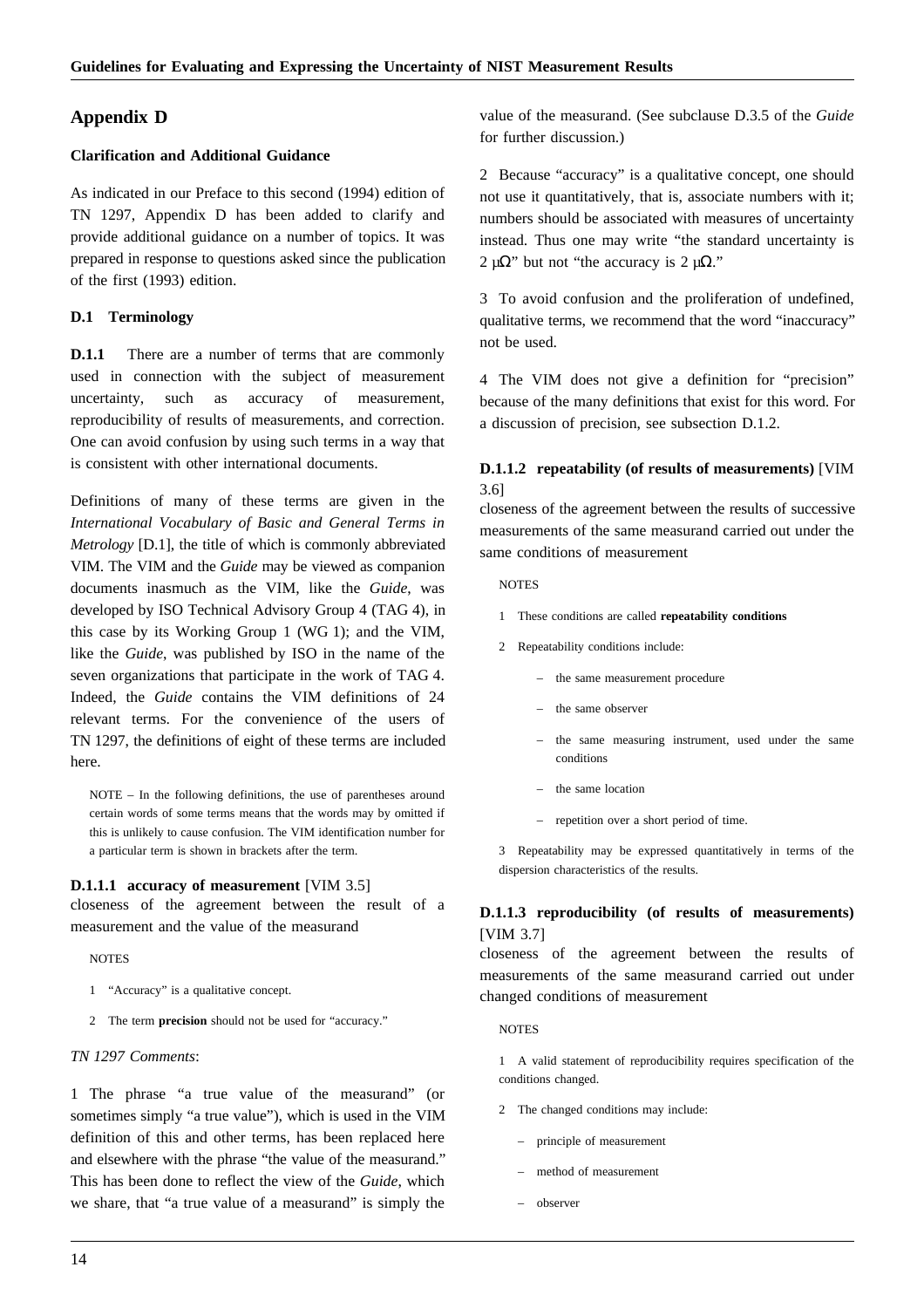- measuring instrument
- reference standard
- **location**
- conditions of use
- $-$  time.

3 Reproducibility may be expressed quantitatively in terms of the dispersion characteristics of the results.

4 Results are here usually understood to be corrected results.

#### **D.1.1.4 error (of measurement)** [VIM 3.10]

result of a measurement minus the value of the measurand

#### **NOTES**

1 Since the value of the measurand cannot be determined, in practice a conventional value is [sometimes] used (see [VIM] 1.19 and 1.20).

2 When it is necessary to distinguish "error" from "relative error," the former is sometimes called **absolute error of measurement**. This should not be confused with **absolute value of error**, which is the modulus of the error.

#### *TN 1297 Comments*:

1 As pointed out in the *Guide*, if the result of a measurement depends on the values of quantities other than the measurand, the errors of the measured values of these quantities contribute to the error of the result of the measurement.

2 In general, the error of measurement is unknown because the value of the measurand is unknown. However, the uncertainty of the result of a measurement may be evaluated.

3 As also pointed out in the *Guide*, if a device (taken to include measurement standards, reference materials, etc.) is tested through a comparison with a known reference standard and the uncertainties associated with the standard and the comparison procedure can be assumed to be negligible relative to the required uncertainty of the test, the comparison may be viewed as determining the error of the device.

#### **D.1.1.5 random error** [VIM 3.13]

result of a measurement minus the mean that would result from an infinite number of measurements of the same measurand carried out under repeatability conditions

#### **NOTES**

1 Random error is equal to error minus systematic error.

2 Because only a finite number of measurements can be made, it is possible to determine only an estimate of random error.

#### *TN 1297 Comment*:

The concept of random error is also often applied when the conditions of measurement are changed (see subsection D.1.1.3). For example, one can conceive of obtaining measurement results from many different observers while holding all other conditions constant, and then calculating the mean of the results as well as an appropriate measure of their dispersion (e.g., the variance or standard deviation of the results).

#### **D.1.1.6 systematic error** [VIM 3.14]

mean that would result from an infinite number of measurements of the same measurand carried out under repeatability conditions minus the value of the measurand

**NOTES** 

- 1 Systematic error is equal to error minus random error.
- 2 Like the value of the measurand, systematic error and its causes cannot be completely known.
- 3 For a measuring instrument, see "bias" ([VIM] 5.25).

#### *TN 1297 Comments*:

1 As pointed out in the *Guide*, the error of the result of a measurement may often be considered as arising from a number of random and systematic effects that contribute individual components of error to the error of the result.

2 Although the term bias is often used as a synonym for the term systematic error, because systematic error is defined in a broadly applicable way in the VIM while bias is defined only in connection with a measuring instrument, we recommend the use of the term systematic error.

#### **D.1.1.7 correction** [VIM 3.15]

value added algebraically to the uncorrected result of a measurement to compensate for systematic error

#### **NOTES**

1 The correction is equal to the negative of the estimated systematic error.

2 Since the systematic error cannot be known perfectly, the compensation cannot be complete.

#### **D.1.1.8 correction factor** [VIM 3.16]

numerical factor by which the uncorrected result of a measurement is multiplied to compensate for systematic error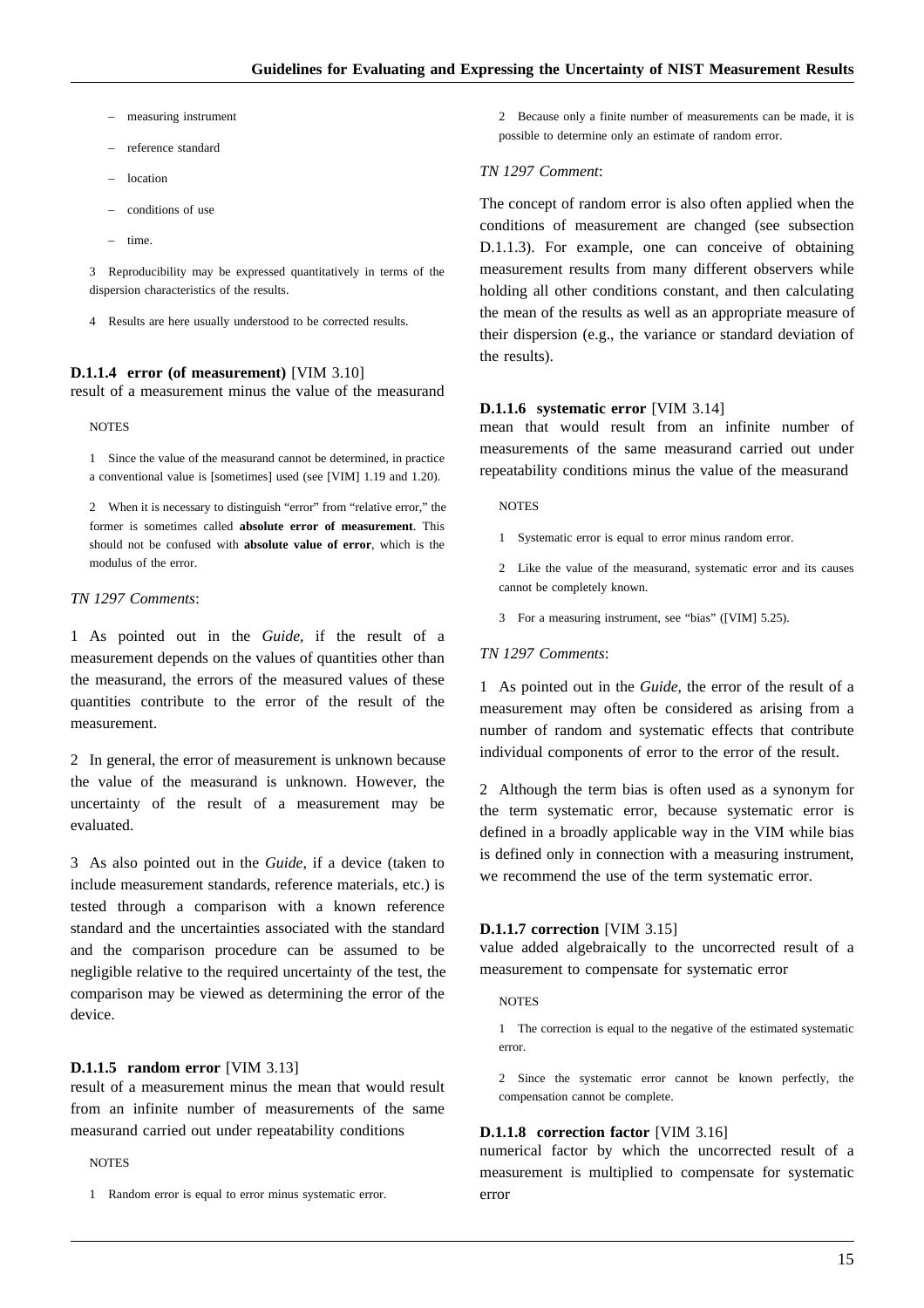NOTE – Since the systematic error cannot be known perfectly, the compensation cannot be complete.

**D.1.2** As indicated in subsection D.1.1.1, TN 1297 comment 4, the VIM does not give a definition for the word "precision." However, ISO 3534-1 [D.2] defines precision to mean "the closeness of agreement between independent test results obtained under stipulated conditions." Further, it views the concept of precision as encompassing both repeatability and reproducibility (see subsections D.1.1.2 and D.1.1.3) since it defines repeatability as "precision under repeatability conditions," and reproducibility as "precision under reproducibility conditions." Nevertheless, precision is often taken to mean simply repeatability.

The term precision, as well as the terms accuracy, repeatability, reproducibility, variability, and uncertainty, are examples of terms that represent qualitative concepts and thus should be used with care. In particular, it is our strong recommendation that such terms not be used as synonyms or labels for quantitative estimates. For example, the statement "the precision of the measurement results, expressed as the standard deviation obtained under repeatability conditions, is 2  $\mu\Omega$ " is acceptable, but the statement "the precision of the measurement results is 2  $\mu\Omega$ " is not. (See also subsection D.1.1.1, TN 1297 comment 2.)

Although reference [D.2] states that "The measure of precision is usually expressed in terms of imprecision and computed as a standard deviation of the test results," we recommend that to avoid confusion, the word "imprecision" not be used; standard deviation and standard uncertainty are preferred, as appropriate (see subsection D.1.5).

It should also be borne in mind that the NIST policy on expressing the uncertainty of measurement results normally requires the use of the terms standard uncertainty, combined standard uncertainty, expanded uncertainty, or their "relative" forms (see subsection D.1.4), and the listing of all components of standard uncertainty. Hence the use of terms such as accuracy, precision, and bias should normally be as adjuncts to the required terms and their relationship to the required terms should be made clear. This situation is similar to the NIST policy on the use of units that are not part of the SI: the SI units must be stated first, with the units that are not part of the SI in parentheses (see subsection D.6.2).

**D.1.3** The designations "A" and "B" apply to the two distinct *methods* by which uncertainty components may be *evaluated*. However, for convenience, a standard uncertainty obtained from a Type A evaluation may be called a *Type A*

*standard uncertainty*; and a standard uncertainty obtained from a type B evaluation may be called a *Type B standard uncertainty*. This means that:

(1) "A" and "B" have nothing to do with the traditional terms "random" and "systematic";

(2) there are no "Type A errors" or "Type B errors"; and

(3) "Random uncertainty" (i.e., an uncertainty component that arises from a random effect) is not a synonym for Type A standard uncertainty; and "systematic uncertainty" (i.e., an uncertainty component that arises from a correction for a systematic error) is not a synonym for Type B standard uncertainty.

In fact, we recommend that the terms "random uncertainty" and "systematic uncertainty" be avoided because the adjectives "random" and "systematic," while appropriate modifiers for the word "error," are not appropriate modifiers for the word "uncertainty" (one can hardly imagine an uncertainty component that varies randomly or that is systematic).

**D.1.4** If  $u(x_i)$  is a standard uncertainty, then  $u(x_i)/|x_i|$ , *xi* ≠0, is the corresponding *relative standard uncertainty*; if  $u_c(y)$  is a combined standard uncertainty, then  $u_c(y)/|y|$ , *y*≠0, is the corresponding *relative combined standard uncertainty*; and if  $U=ku_c(y)$  is an expanded uncertainty, then  $U/|y|$ ,  $y\neq 0$ , is the corresponding *relative expanded uncertainty*. Such relative uncertainties may be readily indicated by using a subscript "r" for the word "relative." Thus  $u_r(x_i) \equiv u(x_i) / |x_i|, u_{c,r}(y) \equiv u_c(y) / |y|$ , and  $U_r \equiv U / |y|$ .

**D.1.5** As pointed out in subsection D.1.2, the use of the terms standard uncertainty, combined standard uncertainty, expanded uncertainty, or their equivalent "relative" forms (see subsection D.1.4), is normally required by NIST policy. Alternate terms should therefore play a subsidiary role in any NIST publication that reports the result of a measurement and its uncertainty. However, since it will take some time before the meanings of these terms become well known, they should be defined at the beginning of a paper or when first used. In the latter case, this may be done by writing, for example, "the standard uncertainty (estimated standard deviation) is  $u(R)=2 \mu\Omega$ "; or "the expanded uncertainty (coverage factor *k*=2 and thus a two-standarddeviation estimate) is  $U=4 \mu\Omega$ ."

It should also be recognized that, while an estimated standard deviation that is a component of uncertainty of a measurement result is properly called a "standard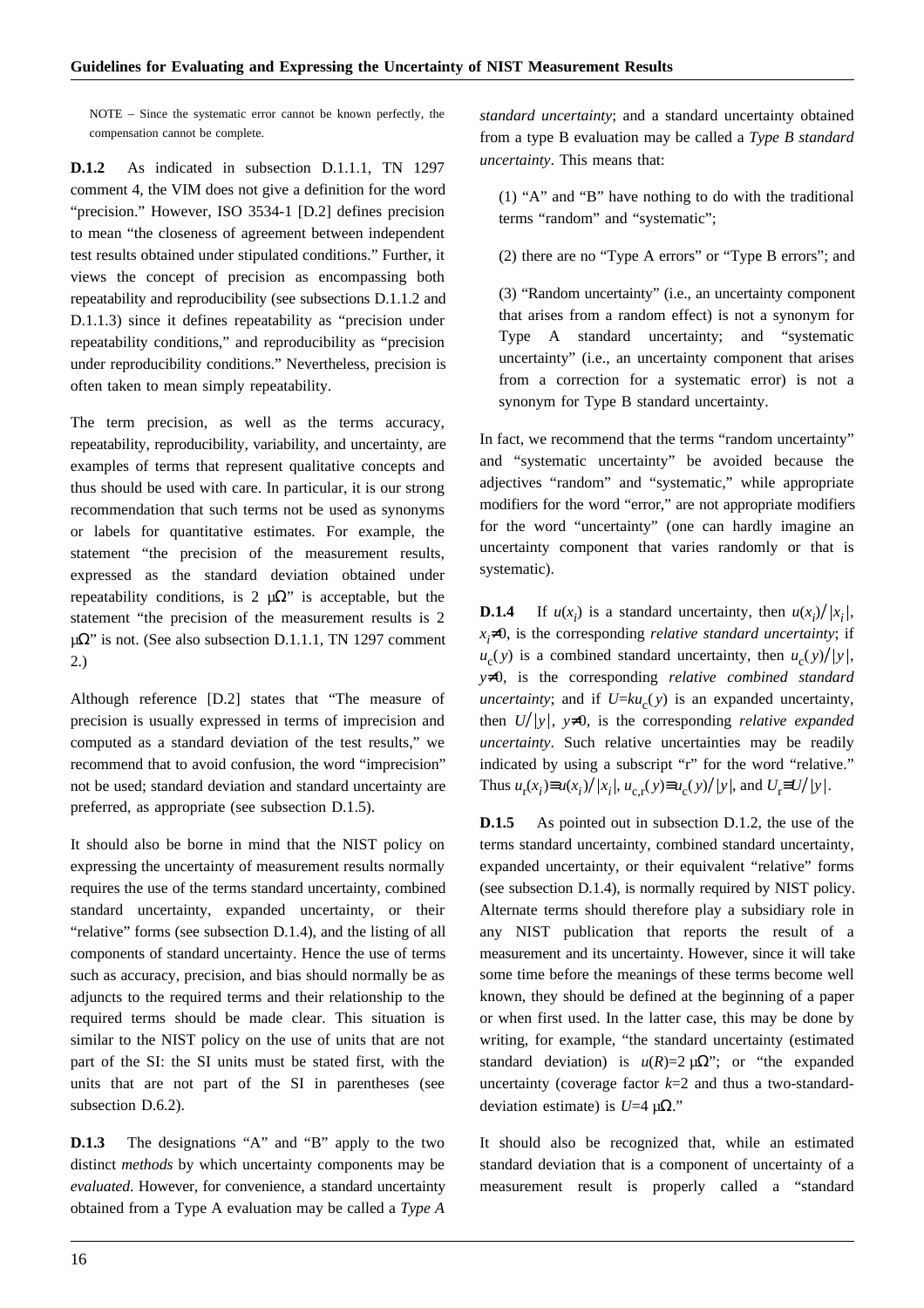uncertainty," not every estimated standard deviation is necessarily a standard uncertainty.

**D.1.6** Words such as "estimated" or "limits of" should normally not be used to modify "standard uncertainty," "combined standard uncertainty," "expanded uncertainty," the "relative" forms of these terms (see subsection D.1.4), or more generally "uncertainty." The word "uncertainty," by its very nature, implies that the uncertainty of the result of a measurement is an estimate and generally does not have well-defined limits.

**D.1.7** The phrase "components of uncertainty that contribute to the uncertainty of the measurement result" can have two distinct meanings. For example, if the input estimates  $x_i$  are uncorrelated, Eq.  $(A-3)$  of Appendix A may be written as

$$
u_{c}^{2} = \sum_{i=1}^{N} [c_{i} u(x_{i})]^{2} = \sum_{i=1}^{N} u_{i}^{2}(y), \qquad (D-1)
$$

where  $c_i \equiv \partial f / \partial x_i$  and  $u_i(y) \equiv |c_i| u(x_i)$ .

In Eq. (D-1), both  $u(x_i)$  and  $u_i(y)$  can be considered components of uncertainty of the measurement result *y*. This is because the  $u(x_i)$  are the standard uncertainties of the input estimates  $x_i$  on which the output estimate or measurement result *y* depends; and the  $u_i(y)$  are the standard uncertainties of which the combined standard uncertainty  $u_c(y)$  of the measurement result *y* is composed. In short, both  $u(x_i)$  and  $u_i(y)$  can be viewed as components of uncertainty that give rise to the combined standard uncertainty  $u_c(y)$  of the measurement result *y*. This implies that in subsections 2.4 to 2.6, 4.4 to 4.6, and 6.6; in 1) and 2) of section 2 of Appendix C; and in section 4 of Appendix C, the symbols  $u_i$ ,  $s_i$ , or  $u_j$  may be viewed as representing either  $u(x_i)$  or  $u_i(y)$ .

When one gives the components of uncertainty of a result of a measurement, it is recommended that one also give the standard uncertainties  $u(x_i)$  of the input estimates  $x_i$ , the sensitivity coefficients  $c_i \equiv \partial f / \partial x_i$ , and the standard uncertainties  $u_i(y) = |c_i| u(x_i)$  of which the combined standard uncertainty  $u_c(y)$  is composed (so-called standard uncertainty components of combined standard uncertainty).

**D.1.8** The VIM gives the name "experimental standard" deviation of the mean" to the quantity  $s(X_i)$  of Eq. (A-5) of Appendix A of this Technical Note, and the name "experimental standard deviation" to the quantity  $s(X_i)$  $\sqrt{n} s(X_i)$ . We believe that these are convenient, descriptive

terms, and therefore suggest that NIST authors consider using them.

#### **D.2 Identification of uncertainty components**

**D.2.1** The NIST policy on expressing measurement uncertainty states that all components of standard uncertainty "should be identified according to the method used to estimate their numerical values: A. those which are evaluated by statistical methods, B. those which are evaluated by other means."

Such identification will usually be readily apparent in the "detailed description of how each component of standard uncertainty was evaluated" that is required by the NIST policy. However, such identification can also be given in a table which lists the components of standard uncertainty. Tables D.1 and D.2, which are based on the end-gauge

# **Table D.1 – Uncertainty Budget: End-Gauge Calibration**

| Source of<br>uncertainty                              | Standard<br>uncertainty<br>(nm) |  |  |  |
|-------------------------------------------------------|---------------------------------|--|--|--|
| Calibration of standard end<br>gauge                  | 25(B)                           |  |  |  |
| Measured difference between<br>end gauges:            |                                 |  |  |  |
| repeated observations                                 | 5.8(A)                          |  |  |  |
| random effects of<br>comparator                       | 3.9(A)                          |  |  |  |
| systematic effects of<br>comparator                   | 6.7(B)                          |  |  |  |
| Thermal expansion of<br>standard end gauge            | 1.7(B)                          |  |  |  |
| Temperature of test bed:                              |                                 |  |  |  |
| mean temperature of bed                               | 5.8(A)                          |  |  |  |
| cyclic variation of<br>temperature of room            | 10.2(B)                         |  |  |  |
| Difference in expansion<br>coefficients of end gauges | 2.9(B)                          |  |  |  |
| Difference in temperatures of<br>end gauges           | 16.6 $(B)$                      |  |  |  |
| Combined standard uncertainty: $u_c(l) = 34$ nm       |                                 |  |  |  |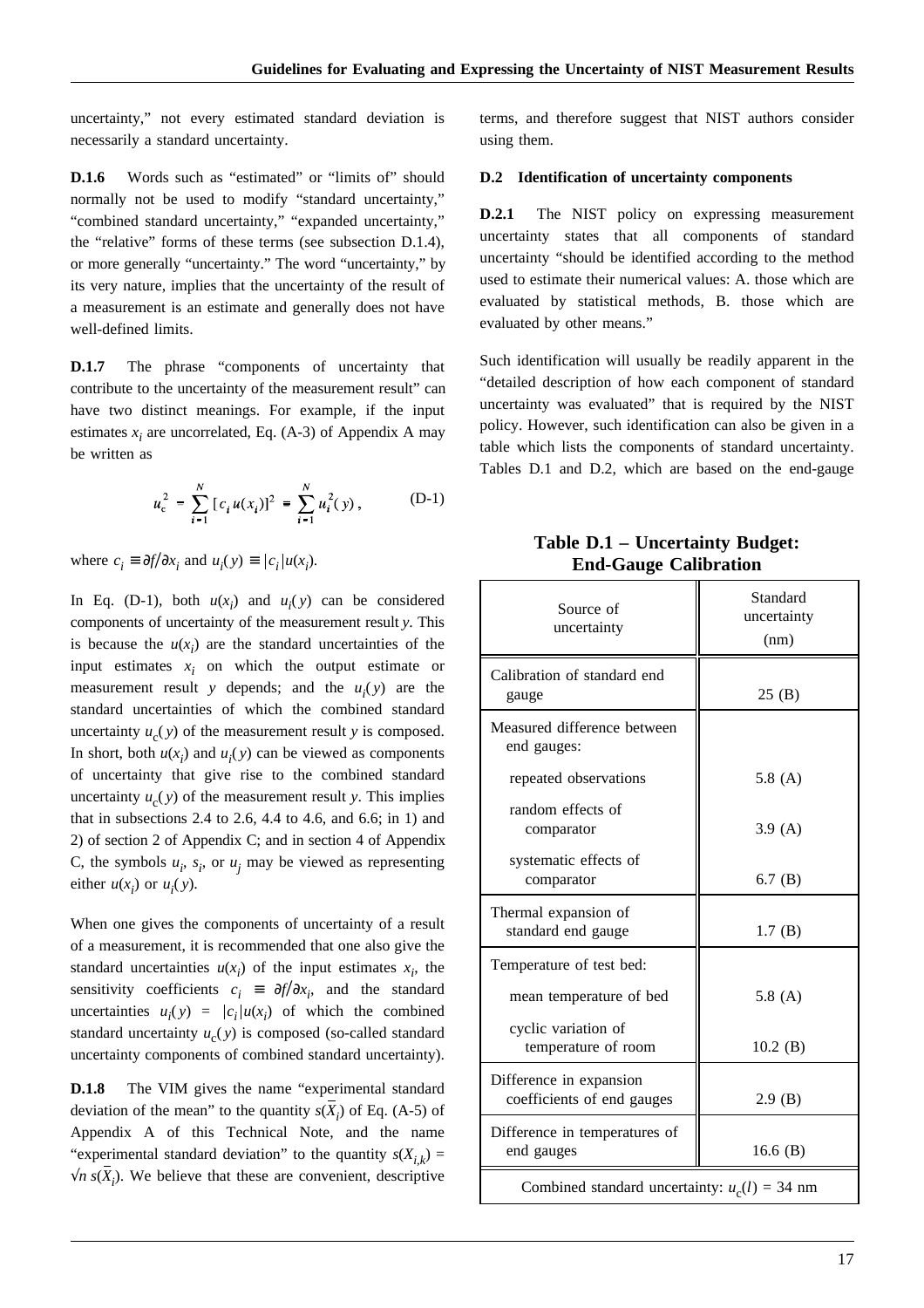| Source of<br>uncertainty                              | from random effects<br>in the current measurement process | Standard uncertainties<br>(nm) | Standard uncertainties<br>from systematic effects<br>in the current measurement process<br>(nm) |                      |  |  |  |
|-------------------------------------------------------|-----------------------------------------------------------|--------------------------------|-------------------------------------------------------------------------------------------------|----------------------|--|--|--|
|                                                       | Type A<br>evaluation                                      | Type B<br>evaluation           | Type A<br>evaluation                                                                            | Type B<br>evaluation |  |  |  |
| Calibration of standard end gauge                     |                                                           |                                |                                                                                                 | 25                   |  |  |  |
| Measured difference between end<br>gauges:            |                                                           |                                |                                                                                                 |                      |  |  |  |
| repeated observations                                 | 5.8                                                       |                                |                                                                                                 |                      |  |  |  |
| random effects of comparator                          |                                                           |                                | 3.9                                                                                             |                      |  |  |  |
| systematic effects of<br>comparator                   |                                                           |                                |                                                                                                 | 6.7                  |  |  |  |
| Thermal expansion of standard<br>end gauge            |                                                           |                                |                                                                                                 | 1.7                  |  |  |  |
| Temperature of test bed:                              |                                                           |                                |                                                                                                 |                      |  |  |  |
| mean temperature of bed                               | 5.8                                                       |                                |                                                                                                 |                      |  |  |  |
| cyclic variation of temperature<br>of room            |                                                           |                                |                                                                                                 | 10.2                 |  |  |  |
| Difference in expansion<br>coefficients of end gauges |                                                           |                                |                                                                                                 | 2.9                  |  |  |  |
| Difference in temperatures of end<br>gauges           |                                                           | 16.6                           |                                                                                                 |                      |  |  |  |
| Combined standard uncertainty: $u_c(l) = 34$ nm       |                                                           |                                |                                                                                                 |                      |  |  |  |

**Table D.2 – Uncertainty Budget: End-Gauge Calibration**

calibration example of the *Guide* (subclause H.1), are two examples of such tables.

**D.2.2** In Table D.1, the method used to evaluate a particular standard uncertainty is shown in parentheses. In Table D.2, the method is indicated by using different columns. The latter table also shows how one can indicate whether a component arose from a random effect in the current measurement process or from a systematic effect in the current measurement process, assuming that such information is believed to be useful to the reader.

If a standard uncertainty is obtained from a source outside of the current measurement process and the nature of its individual components are unknown (which will often be the case), it may be classified as having been obtained from a Type B evaluation. If the standard uncertainty from an

outside source is known to be composed of components obtained from both Type A and Type B evaluations but the magnitudes of the individual components are unknown, then one may indicate this by using (A,B) rather than (B) in a table such as D.1.

On the other hand, a standard uncertainty known to be composed of components obtained from Type A evaluations alone should be classified as a Type A standard uncertainty, while a standard uncertainty known to be composed of components obtained from Type B evaluations alone should be classified as a Type B standard uncertainty.

In this same vein, if the combined standard uncertainty  $u_c(y)$  of the measurement result *y* is obtained from Type A standard uncertainties (and covariances) only, it too may be considered Type A, even though no direct observations were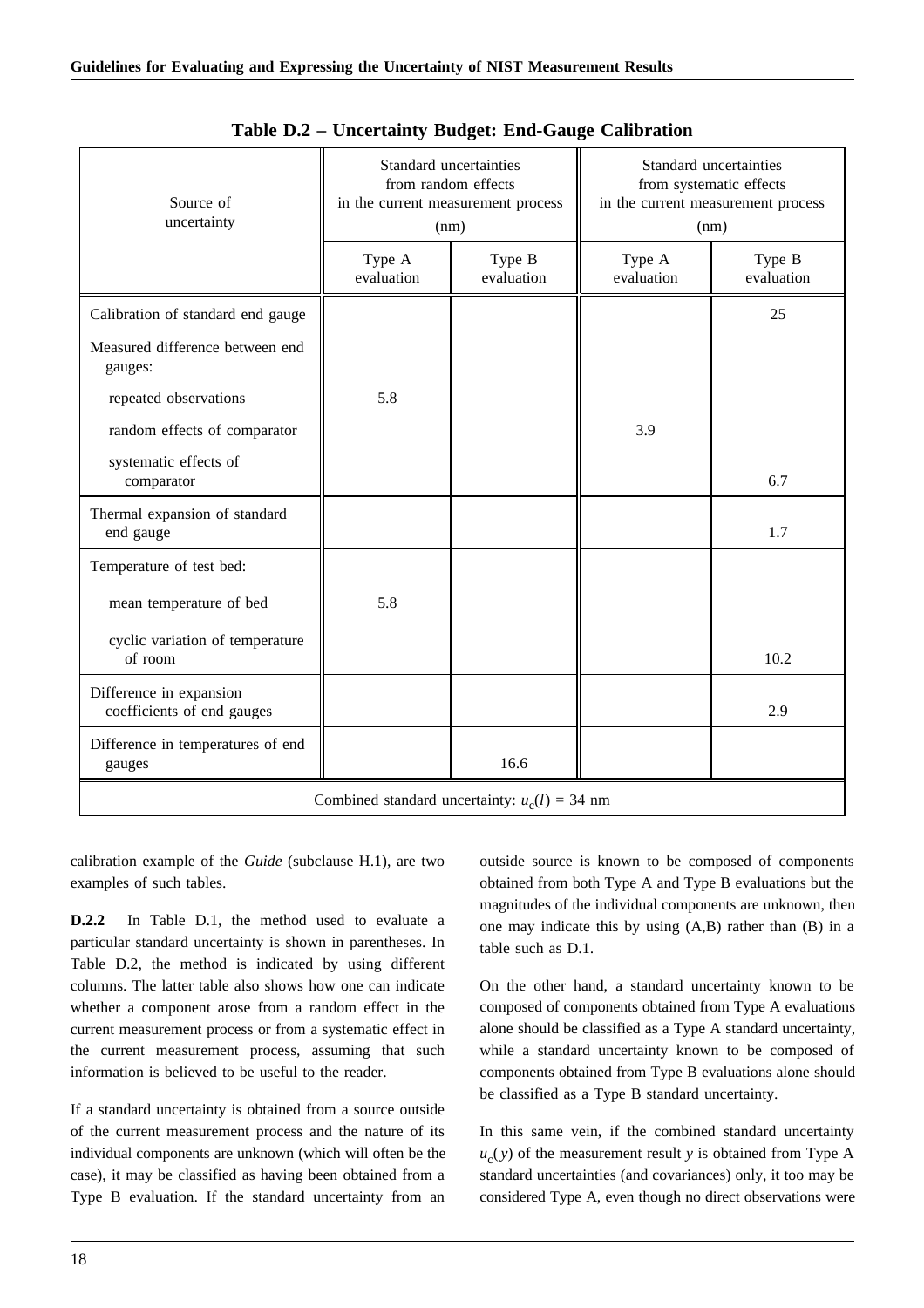made of the measurand *Y* of which the measurement result *y* is an estimate. Similarly, if a combined standard uncertainty is obtained from Type B standard uncertainties (and covariances) only, it too may be considered Type B.

#### **D.3 Equation (A-2)**

**D.3.1** In the most general sense, Eq. (A-2) of Appendix A of this Technical Note,

$$
y = f(x_1, x_2, \dots, x_N), \tag{A-2}
$$

is a symbolic representation of the procedure (or algorithm) used to obtain the output estimate *y*, which is the result of the measurement, from the individual input estimates  $x_i$ . For example, some of the  $x_i$  may themselves depend on additional input estimates:

$$
x_1 = \mathbf{g}_1(w_1, w_2, \dots, w_K)
$$
  

$$
x_2 = \mathbf{g}_2(z_1, z_2, \dots, z_L)
$$
  
etc.

Or the output estimate *y* may be expressible simply as

$$
y = x + C_1 + C_2 + \ldots + C_M
$$

where the  $C_i$  are corrections, for example, for the operator, for the ambient temperature, for the laboratory, etc. Some or all of the *Ci* may be estimated to be near zero based on the available information, but they can still have standard uncertainties that are large enough to contribute significantly to the combined standard uncertainty of the measurement result and which therefore must be evaluated.

NOTE – In some situations, a correction for a particular effect and its standard uncertainty are estimated to be negligible relative to the required combined standard uncertainty of the measurement result, and for added confidence, an experimental test is carried out that confirms the estimate but the standard uncertainty of the test result is not negligible. In such cases, if other evidence indicates that the estimate is in fact reliable, the standard uncertainty of the test result need not be included in the uncertainty budget and both the correction and its standard uncertainty can be taken as negligible.

## **D.4 Measurand defined by the measurement method; characterization of test methods; simple calibration**

**D.4.1** The approach to evaluating and expressing the uncertainty of a measurement result on which the NIST policy and this Technical Note are based is applicable to evaluating and expressing the uncertainty of the estimated value of a measurand that is *defined* by a standard method of measurement. In this case, the uncertainty depends not only on the repeatability and reproducibility of the measurement results (see subsections D.1.1.2 and D.1.1.3), but also on how well one believes the standard measurement method has been implemented. (See example H.6 of the *Guide*.)

When reporting the estimated value and uncertainty of such a measurand, one should always make clear that the measurand is defined by a particular method of measurement and indicate what that method is. One should also give the measurand a name which indicates that it is defined by a measurement method, for example, by adding a modifier such as "conventional." (See also subsection D.6.1)

**D.4.2** There are national as well as international standards that discuss the characterization of test methods by interlaboratory comparisons. Execution of test methods according to these standards, both in the characterization stage and in subsequent measurement programs, often calls for the expression of uncertainties in terms of defined measures of repeatability and reproducibility. When NIST authors participate in such characterization or measurement programs, NIST policy allows for the results to be expressed as required by the relevant standards (see Appendix C, section 4). However, when NIST authors document work according to such standards, they should consider making the resulting publication understandable to a broad audience. This might be achieved in part by giving definitions of the terms used, perhaps in a footnote. If possible, NIST authors should relate these terms to those of this Technical Note and of the *Guide*.

If a test method is employed at NIST to obtain measurement results for reasons other than those described above, it is expected that the uncertainties of these measurement results will be evaluated and reported according to section 2 of the NIST policy (see Appendix C). This would be the case, for example, if measurement results from a characterized test method are compared to those from a new method of measurement which has not been characterized by interlaboratory comparisons.

**D.4.3** When an unknown standard is calibrated in terms of a known reference standard at lower levels of the measurement hierarchy, the uncertainty of the result of calibration may have as few as two components: a single Type A standard uncertainty evaluated from the pooled experimental standard deviation that characterizes the calibration process; and a single Type B (or possibly